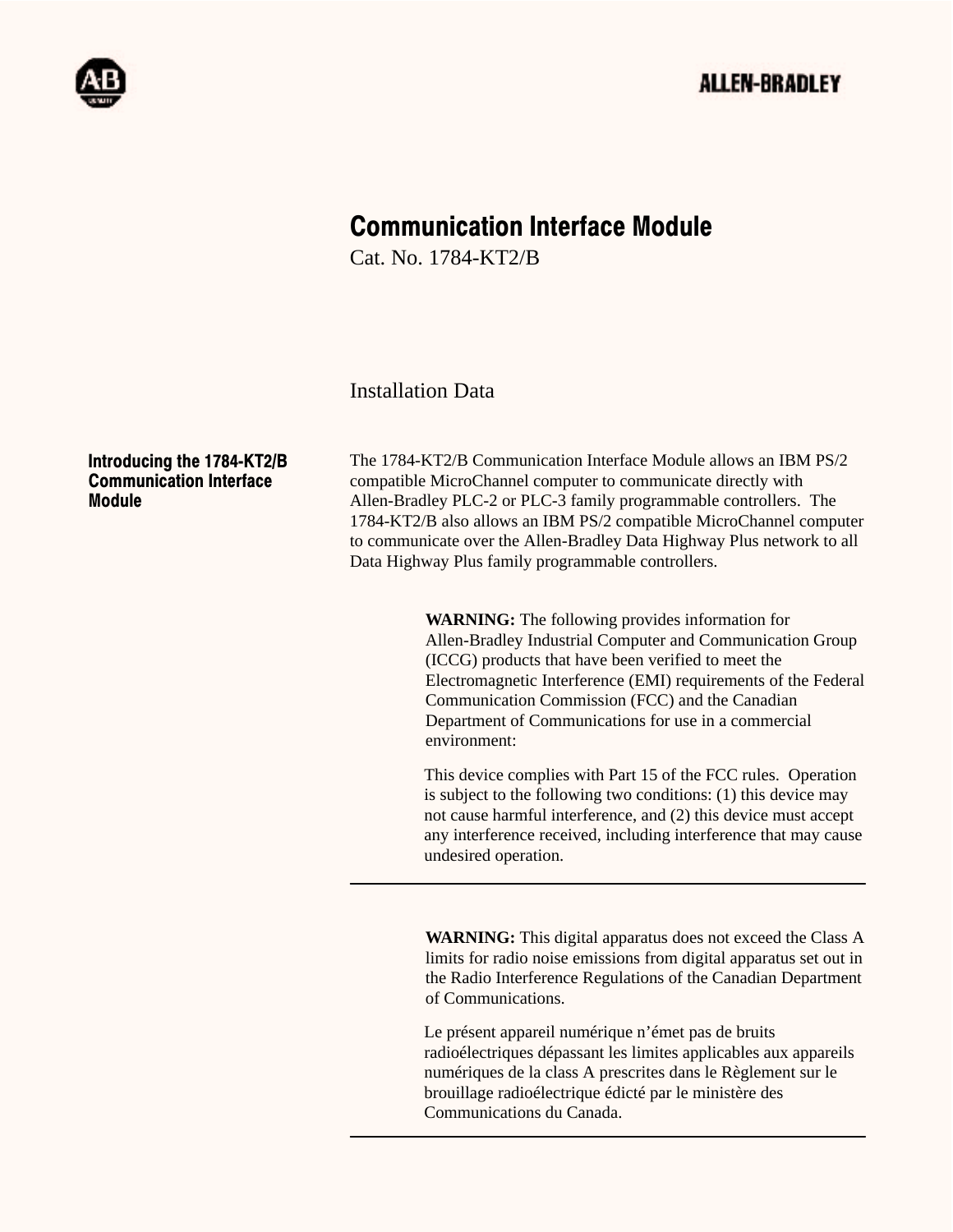We will refer to the 1784–KT2/B Communication Interface Module as simply the 1784–KT2 throughout this document.

| <b>What this Document Contains</b> | This document contains information on the following topics:                                                                                                                                                                                                                                                                                                                                                                                                                                                                                                                                                                                                                       |
|------------------------------------|-----------------------------------------------------------------------------------------------------------------------------------------------------------------------------------------------------------------------------------------------------------------------------------------------------------------------------------------------------------------------------------------------------------------------------------------------------------------------------------------------------------------------------------------------------------------------------------------------------------------------------------------------------------------------------------|
|                                    | Introducing the 1784-KT2/B Communication Interface Module<br><b>Important User Information</b><br>Features of the 1784-KT2<br>How the 1784-KT2 Operates<br>Preparing the IBM PS/2 Reference Diskette for the 1784–KT2<br>Configuration<br>Installing the 1784-KT2<br>Configuring the 1784-KT2<br>Connecting the 1784–KT2<br>The 1784–KT2 Diagnostic Program<br>Diagnostic Program Files<br>Installing the Diagnostic Program onto a Hard Disk<br>Starting Up the Diagnostic Program<br>Running the Diagnostic Program<br>Diagnostic Program Error Messages<br>The Diagnostic Program Output File<br><b>Building Loopback Connectors</b><br>Ordering Information<br>Specifications |
| <b>Important User Information</b>  | Because of the variety of uses for products described in this publication,<br>those responsible for the application and use of this control equipment<br>must satisfy themselves that all necessary steps have been taken to assure<br>that each application and use meets all performance and safety<br>requirements, including any applicable laws, regulations, codes and<br>standards.                                                                                                                                                                                                                                                                                        |
|                                    | The illustrations, charts, sample programs and layout examples shown in<br>this guide are intended solely for purposes of example. Since there are<br>many variables and requirements associated with any particular<br>installation, Allen-Bradley does not assume responsibility or liability (to<br>include intellectual property liability) for actual use based upon the<br>examples shown in this publication.                                                                                                                                                                                                                                                              |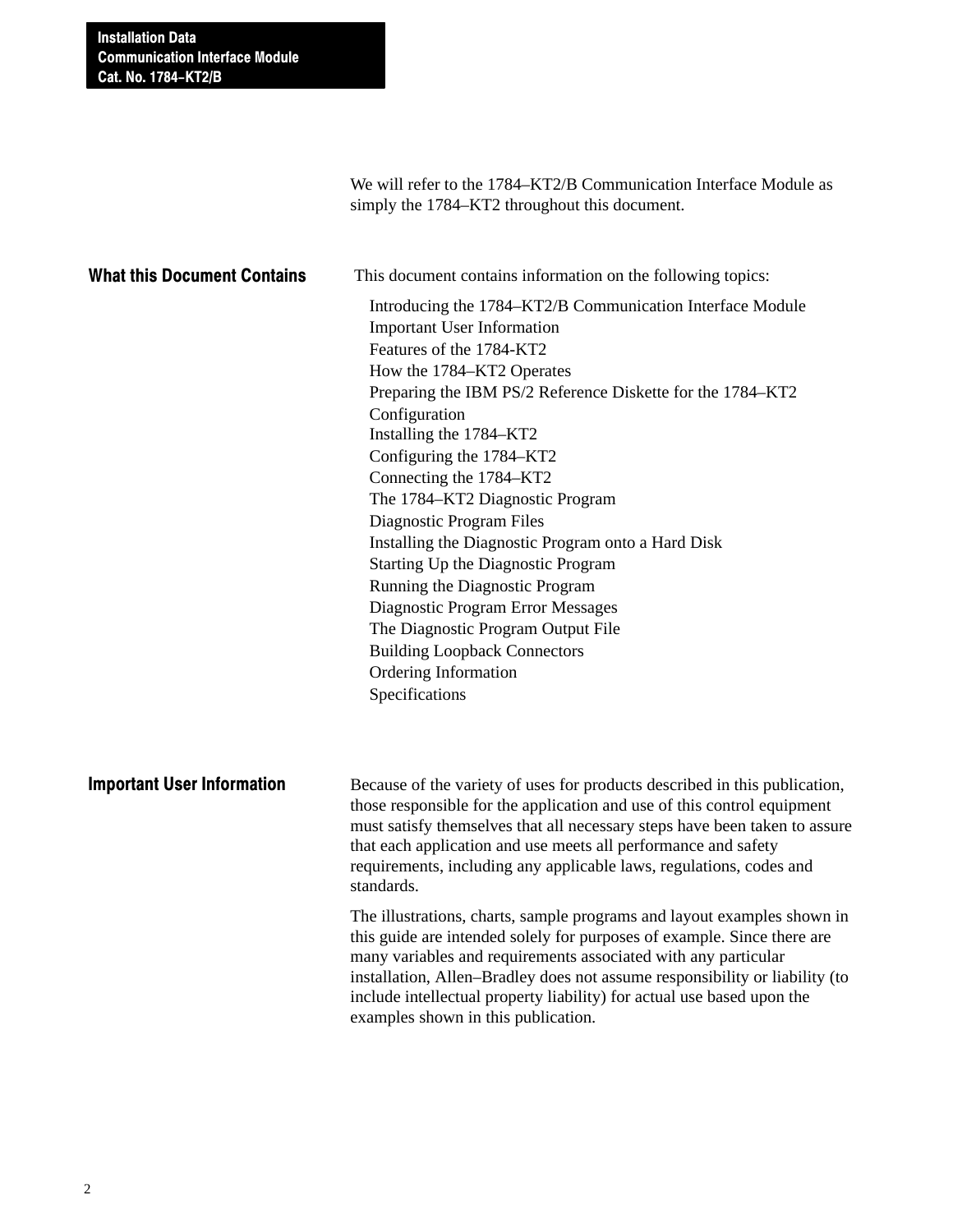Installation Data Communication Interface Module Cat. No. 1784-KT2/B

Allen–Bradley publication SGI–1.1, "Safety Guidelines for the Application, Installation and Maintenance of Solid State Control" (available from your local Allen–Bradley office) describes some important differences between solid–state equipment and electromechanical devices which should be taken into consideration when applying products such as those described in this publication.

Reproduction of the contents of this copyrighted publication, in whole or in part, without written permission of Allen–Bradley Company, Inc. is prohibited.

> **WARNING:** With any complex communication system you need to identify potential application–related communication problems and make provisions in the system design to prevent hazardous or undesired consequences if a problem occurs. These problems include, but are not necessarily limited to, the possibility of:

unexpected loss of communication erroneous or incomplete data being supplied to the network and passed on to your application

| Features of the 1784-KT2 | The 1784-KT2 Communication Interface Module is an IBM $PS/2^{\circledR}$<br>MicroChannel card that you can insert into any 8- or 16-bit IBM PS/2<br>expansion slot. The 1784-KT2 provides the following features:             |
|--------------------------|-------------------------------------------------------------------------------------------------------------------------------------------------------------------------------------------------------------------------------|
|                          | makes your PS/2 computer an active node on Data Highway Plus<br>provides single cable connection to a PLC-2, PLC-3, or PLC-5 family<br>programmable controller<br>operates with 6200 programming software                     |
|                          | is address selectable; you can use with other option boards installed in<br>your PS/2 computer<br>when combined with Allen-Bradley 6001-F1E2 software, allows you to<br>create your own custom interface to Data Highway Plus |
| <b>Compatibility</b>     | The 1784-KT2 has been verified for operation with the following<br>computers:                                                                                                                                                 |
|                          | Allen-Bradley 6123, 6124<br>IBM PS/2 7541, 7561, 8550, 8555, 8560, 8570, 8580                                                                                                                                                 |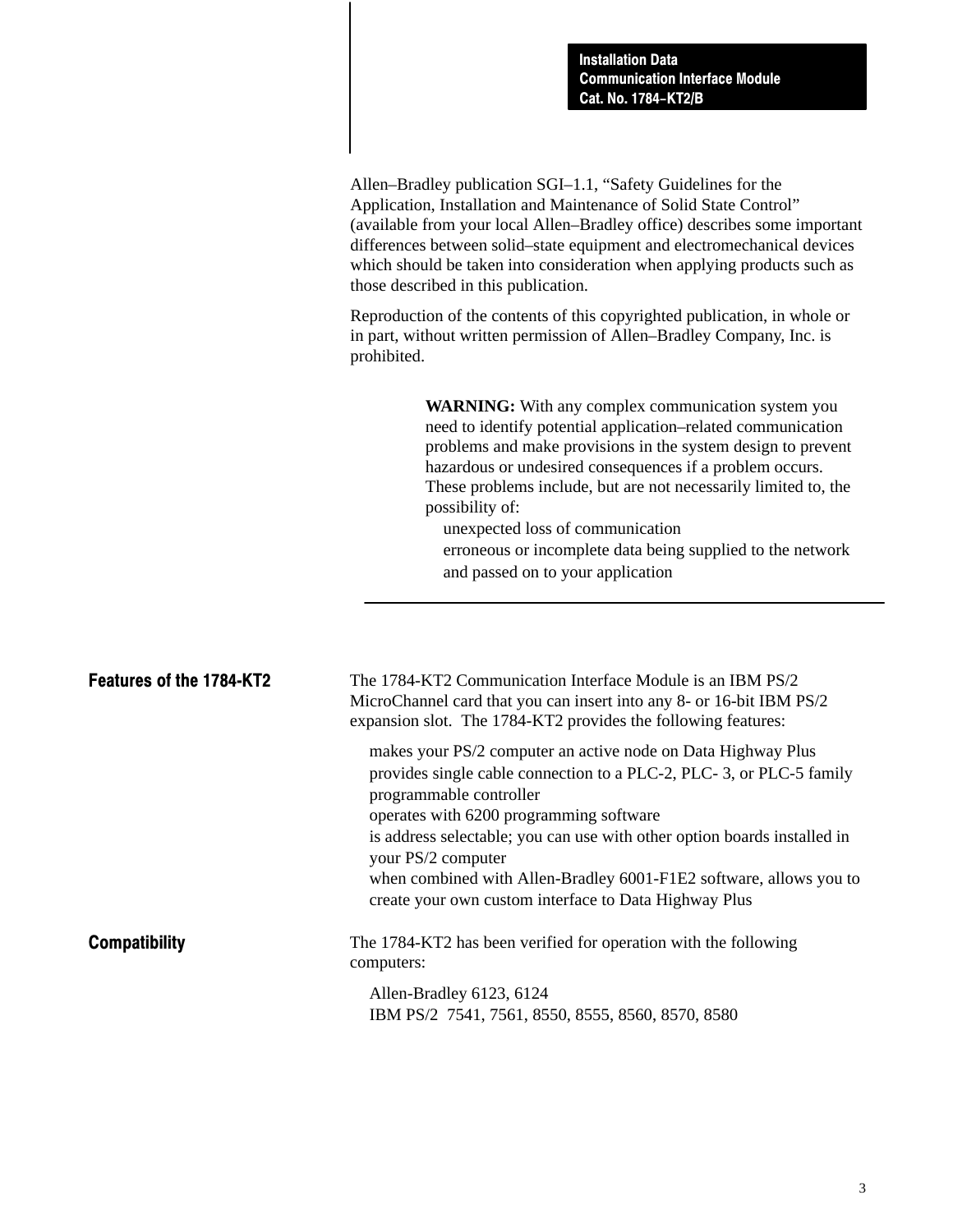#### How the 1784-KT2 Operates

The 1784-KT2 allows you to communicate with PLC-2s, PLC-3s, and Data Highway Plus nodes. The 1784-KT2 conducts the data communication, management, and local Data Highway Plus diagnostics. The interface to the personal computer is through board-resident shared memory that passes preformatted Data Highway Plus packets. Upon powering up the computer and downloading module code, diagnostics are run automatically to verify the 1784-KT2's operation. Allen-Bradley's 6001-F1E2 software manages the transmission and reception of data through board-resident shared memory.

# Preparing the IBM PS/2 Reference Diskette for 1784-KT2 **Configuration**

To prepare the IBM PS/2 Reference diskette for 1784-KT2 configuration capability, you must:

create a backup copy of the IBM PS/2 Reference diskette and the 1784-KT2 Options and Diagnostics diskette copy the 1784-KT2 Adapter Description file to the backup copy of the IBM PS/2 Reference diskette create a backup copy of your PS/2 computer's current configuration

The following sections provide information on the above procedures.

# Creating Backup Diskettes

Before installing or configuring your 1784-KT2, make a backup of the 1784-KT2 Options and Diagnostics diskette that was shipped with your 1784-KT2. Follow IBM instructions for completing this process.

Also make a backup of your most recent version of the IBM PS/2 Reference diskette. In this document, we refer to this backup copy as the "current" IBM PS/2 Reference diskette. Follow IBM instructions for completing this process.

After you have created the above backup copies, store the original diskettes.

# Copying the 1784-KT2 Adapter Description File

This section provides information on how to copy the 1784-KT2 Adapter Description file (60C6.ADF) from the backup 1784-KT2 Options and Diagnostics diskette to the current IBM PS/2 Reference diskette. You cannot configure the 1784-KT2 until the Adapter Description file is added to the current IBM PS/2 Reference diskette.

To copy the Adapter Description file, follow the steps below:

**1.** Insert the current IBM PS/2 Reference diskette into drive A of your computer.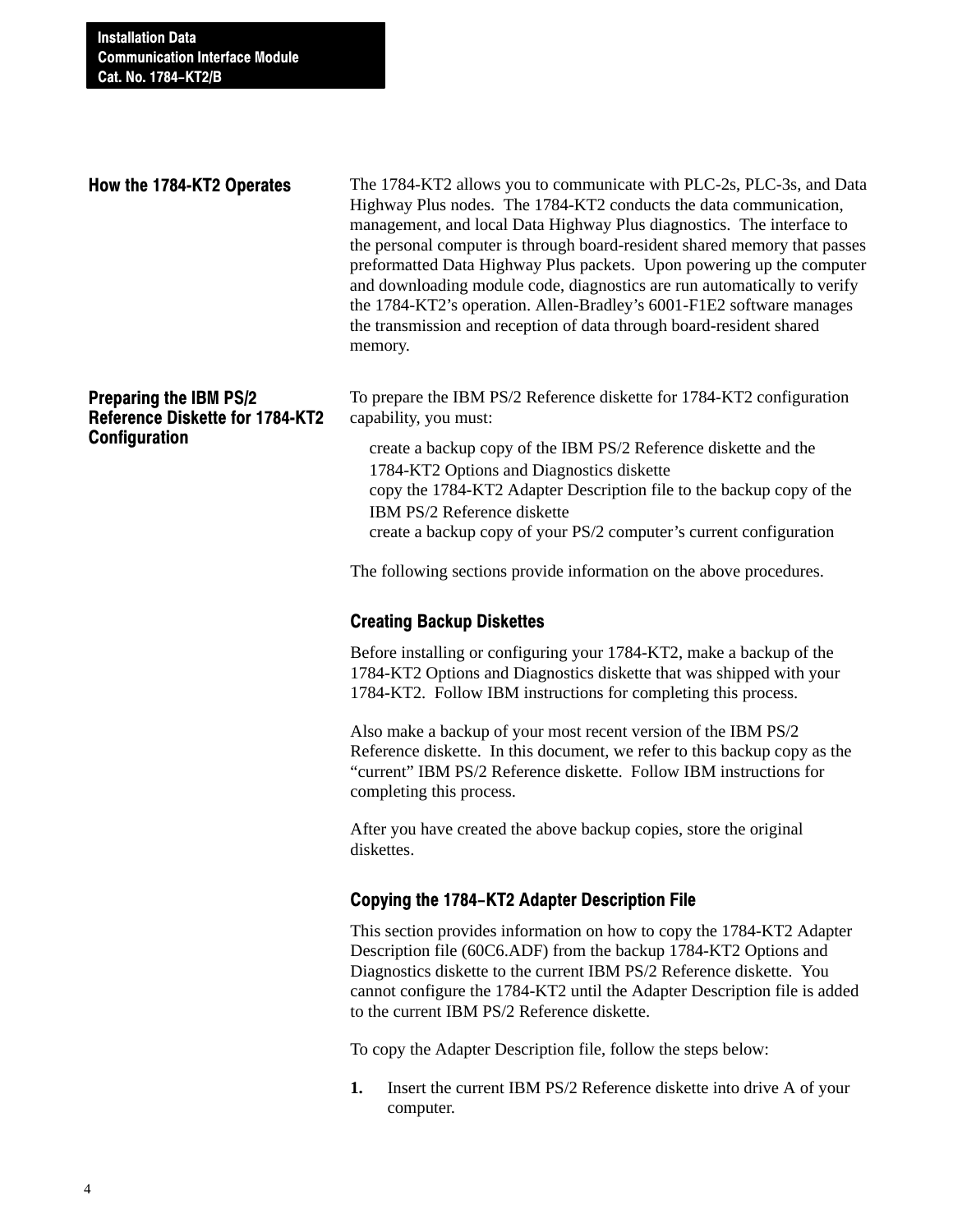**2.** Turn on the power switch. The following message appears:

Press [ENTER] to continue.

Press [ENTER].

**3.** The main menu appears:

#### **MAIN MENU**

- **1. Learn about the computer**
- **2. Backup the Reference Diskette**
- **3. Set configuration**
- **4. Set features**
- **5. Copy an option diskette**
- **6. Move the computer**
- **7. Test the computer**

**Use or to select. Press Enter.**

#### **Escape=Quit F1=Help**

Move the cursor down to the **Copy an Option Diskette** option and press [ENTER].

**4.** The following message appears:

```
Remove your backup copy of the Reference
diskette and insert the options diskette into drive
A.
```
Insert the 1784-KT2 Options and Diagnostics diskette into drive A and press [ENTER]. Follow the instructions on your screen.

The above process copies only the 1784-KT2 Adapter Description file to the current IBM PS/2 Reference diskette. When this copy procedure is complete, store both diskettes.

#### Creating a Backup of the PS/2 Computer's Current Configuration

**Important:** We assume you have prepared your current IBM PS/2 Reference diskette for 1784-KT2 configuration capability. If you have not yet done so, turn to the section earlier in this document.

To create a backup of the PS/2 computer's current configuration, follow the steps below:

**1.** Insert the current IBM PS/2 Reference diskette into drive A.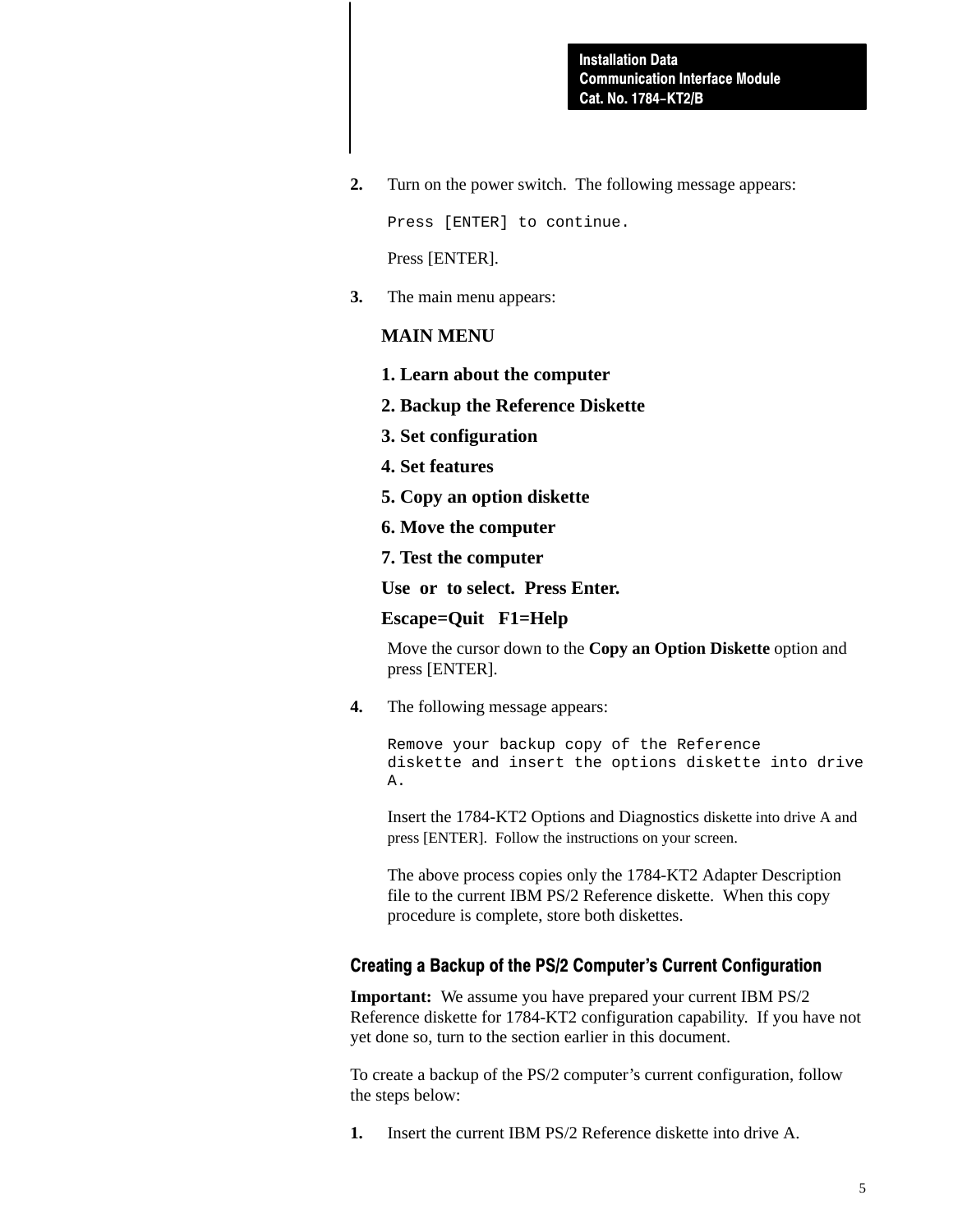**2.** Turn on the power switch. The following message appears:

Press [ENTER] to continue.

Press [ENTER].

**3.** The main menu appears:

#### **MAIN MENU**

- **1. Learn about the computer**
- **2. Backup the Reference Diskette**
- **3. Set configuration**
- **4. Set features**
- **5. Copy an option diskette**
- **6. Move the computer**
- **7. Test the computer**

**Use or to select. Press Enter.**

**Escape=Quit F1=Help**

Move the cursor down to the **Set Configuration** option and press [ENTER].

**4.** The Set Configuration menu appears:

#### **Set Configuration**

- **1. View configuration**
- **2. Change configuration**
- **3. Backup configuration**
- **4. Restore configuration**
- **5. Run automatic configuration**

**Press a number to select**

#### **Esc=Quit F1=Help**

Move the cursor down to the **Backup Configuration** option and press [ENTER]. This creates a backup of your PS/2 computer's current configuration.

**5.** When the procedure is complete, press [ENTER] to return to the Set Configuration menu.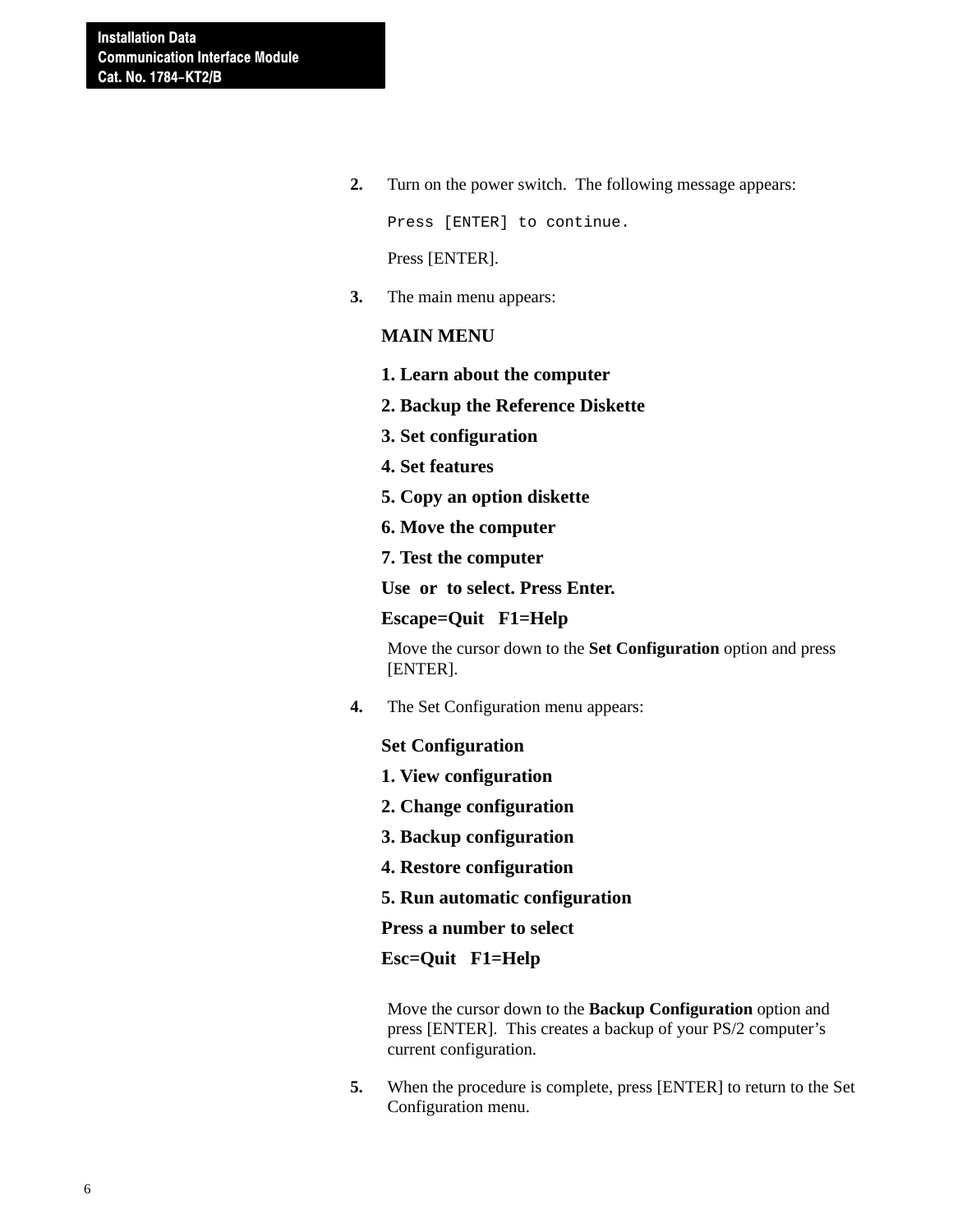- **6.** Press [ESC] to quit.
- **7.** Remove the current IBM PS/2 Reference diskette from drive A and re-start the PS/2 computer.

This section provides information on installing the 1784-KT2 into an Allen-Bradley 6123, an Allen-Bradley 6124, or an IBM PS/2 computer. When installing the 1784-KT2 into a 6123 or 6124, refer to the 6123/6124 User's Manual (publication 6123-2.1). Installing the 1784-KT2

> **Important:** Read the IBM PS/2 Model Quick Reference guide before you install the 1784-KT2. Pay close attention to the section entitled "Installing Options."

> > **CAUTION:** The 1784-KT2 utilizes CMOS Technology, which is highly sensitive to electrostatic discharge (ESD). ESD may be present whenever you are handling the 1784-KT2. Handling the 1784-KT2 without any ESD protection can cause internal circuit damage that may not be apparent during installation or initial use. A grounding wrist strap has been shipped with the 1784-KT2 to be worn during the installation procedure. Instructions for use of the strap are found on the back of its package.

The following is a list of precautions to guard against ESD damage:

Before handling the module, be sure to wear the provided static strap and touch a grounded object to discharge any built-up static charge. Avoid touching the backplane connector or interface connector pins located on the 1784-KT2.

If the module is not in use, store the 1784-KT2 in the static bag that the module was shipped in.

To install the 1784-KT2, follow the steps below:

- **1.** Disconnect the ac power to the computer.
- **2.** Remove the computer's system-unit cover (according to the manufacturer's instructions).
- **3.** Select a vacant 8- or 16-bit expansion slot.

**Important:** The 1784-KT2 will function in an 8- or a 16-bit expansion slot only.

**4.** Remove the rear bracket-slot's expansion cover by loosening the screw on the back of the computer.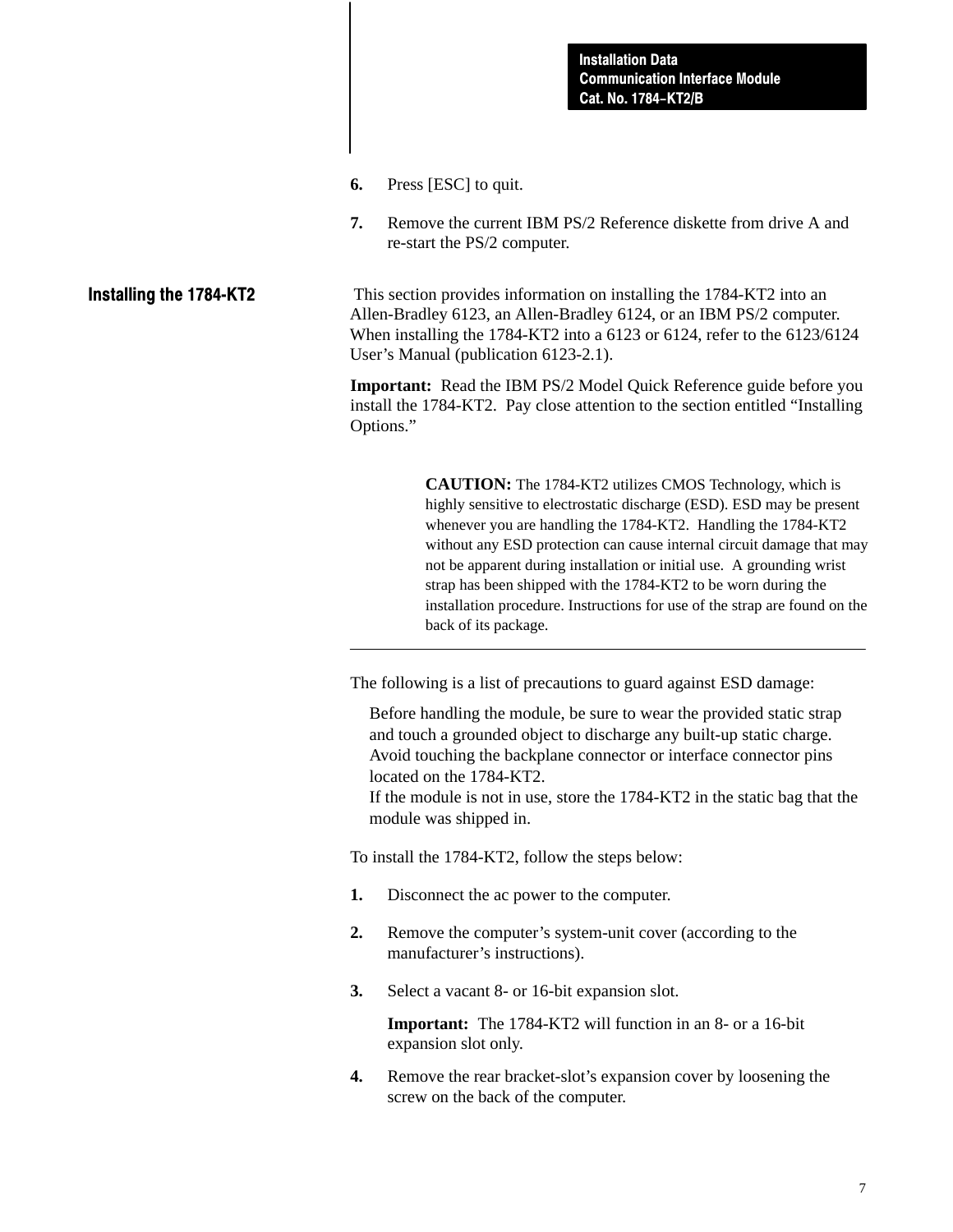|                                 | 5. | Insert the 1784-KT2 into the edge connector and tighten the<br>expansion slot screw.                                                                                                                                                       |
|---------------------------------|----|--------------------------------------------------------------------------------------------------------------------------------------------------------------------------------------------------------------------------------------------|
|                                 | 6. | Replace the system-unit cover.                                                                                                                                                                                                             |
|                                 | 7. | Connect the ac power to the computer.                                                                                                                                                                                                      |
|                                 |    | You are now ready to configure your 1784-KT2.                                                                                                                                                                                              |
| <b>Configuring the 1784-KT2</b> |    | <b>Important:</b> We assume you have already made a backup of your IBM<br>PS/2 Reference diskette and prepared it for 1784-KT2 configuration<br>capability. If you have not yet done so, refer to the section earlier in this<br>document. |
|                                 |    | In the following, [ENTER] indicates when you must press the enter key.                                                                                                                                                                     |
|                                 |    | To configure the 1784-KT2, follow the steps below:                                                                                                                                                                                         |
|                                 | 1. | Insert the current IBM PS/2 Reference diskette into drive A.                                                                                                                                                                               |
|                                 | 2. | Turn on the computer.                                                                                                                                                                                                                      |
|                                 | 3. | During the boot process, the computer beeps twice and error code 165<br>appears on the screen. This indicates an adapter configuration<br>change. The following message appears:                                                           |
|                                 |    | Press Enter to continue                                                                                                                                                                                                                    |
|                                 |    | Press [ENTER].                                                                                                                                                                                                                             |
|                                 | 4. | You are asked the following:                                                                                                                                                                                                               |
|                                 |    | Automatically configure the system? (Y/N)                                                                                                                                                                                                  |
|                                 |    | Type:                                                                                                                                                                                                                                      |
|                                 |    | n [ENTER].                                                                                                                                                                                                                                 |
|                                 | 5. | When the main menu appears, move the cursor down to the Set<br><b>Configuration</b> option and press [ENTER].                                                                                                                              |
|                                 | 6. | When the Set Configuration menu appears, move the cursor down to<br>the Change Configuration option and press [ENTER]. A<br>configuration table with the following type of information appears<br>(variation is probable):                 |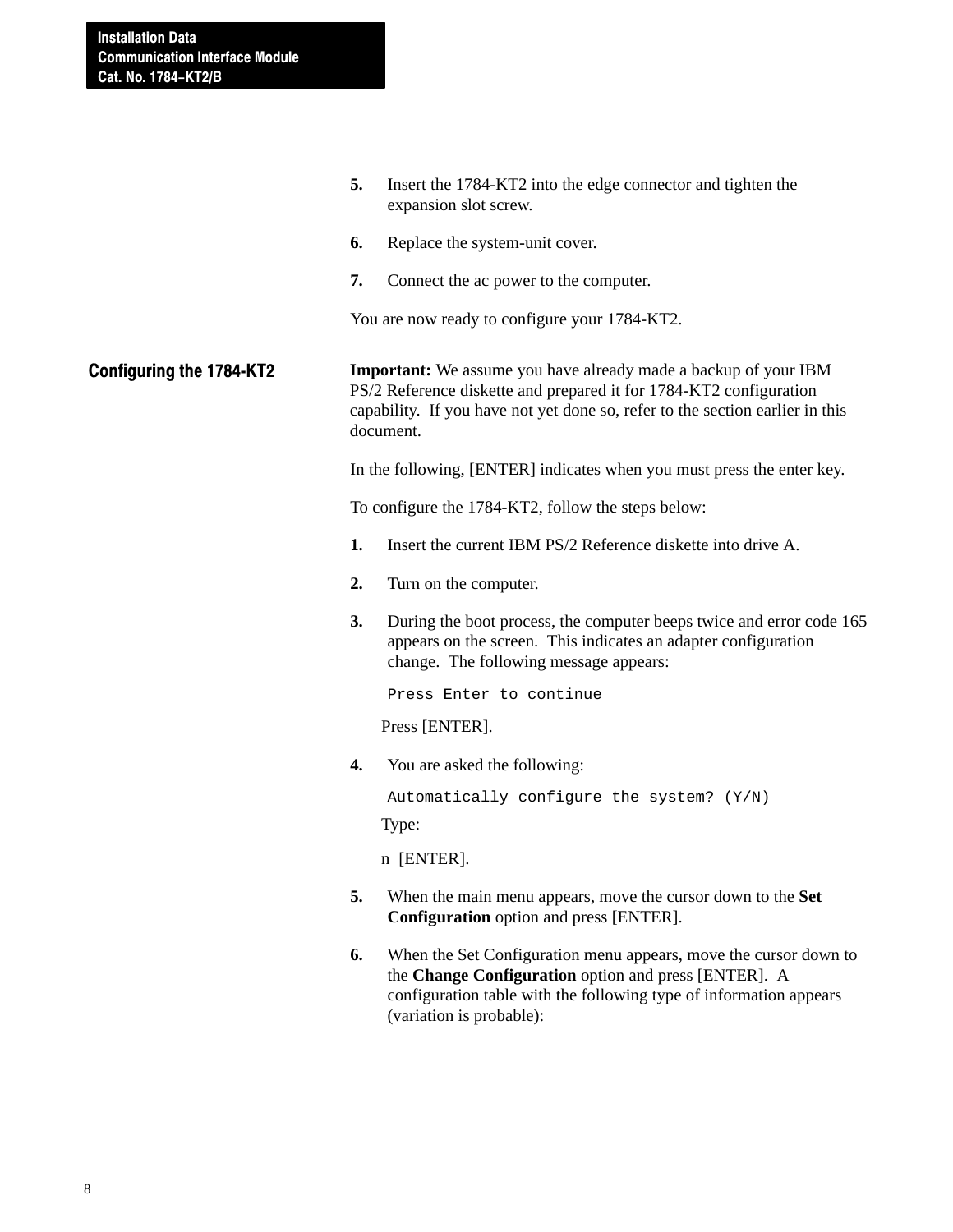| <b>Change Configuration</b>                |  |  |  |
|--------------------------------------------|--|--|--|
| <b>Total System Memory</b>                 |  |  |  |
| Installed Memory2048KB (2.0MB)             |  |  |  |
| Useable Memory2048KB (2.0MB)               |  |  |  |
| <b>Built-In Features</b>                   |  |  |  |
| Installed Memory2048KB (2.0MB)             |  |  |  |
| Diskette Drive A Type1.44MB [3.5"]         |  |  |  |
| Diskette Drive B Type [Not Installed]      |  |  |  |
| Math Coprocessor[Not Installed]            |  |  |  |
|                                            |  |  |  |
| Parallel Port[Parallel 1]                  |  |  |  |
| Slot 1-Allen-Bradley Company 1784-KT2      |  |  |  |
|                                            |  |  |  |
| Interrupt Level[IRQ9]                      |  |  |  |
| <b>Auxiliary Communication</b>             |  |  |  |
|                                            |  |  |  |
| Esc=Quit F5=Previous F10=Save Home Page up |  |  |  |
| F1=Help F6=Next End Page Down              |  |  |  |

**7.** Select a memory address by moving the cursor down to the 1784-KT2 **Memory Address** option. The 1784-KT2 supports the following memory addresses (in hexadecimal):

0C0000 - 0C3FFF 0C4000 - 0C7FFF 0C8000 - 0CBFFF 0CC000 - 0CFFFF 0D0000 - 0D3FFF 0D4000 - 0D7FFF 0D8000 - 0DBFFF 0DC000 - 0DFFFF

Use [F5] and [F6] to scroll back and forth through the addresses. Display your selection on the screen. Make sure you select an address that is not being used by another adapter card in your PS/2 computer. If you select an address currently in use, an asterisk will appear next it.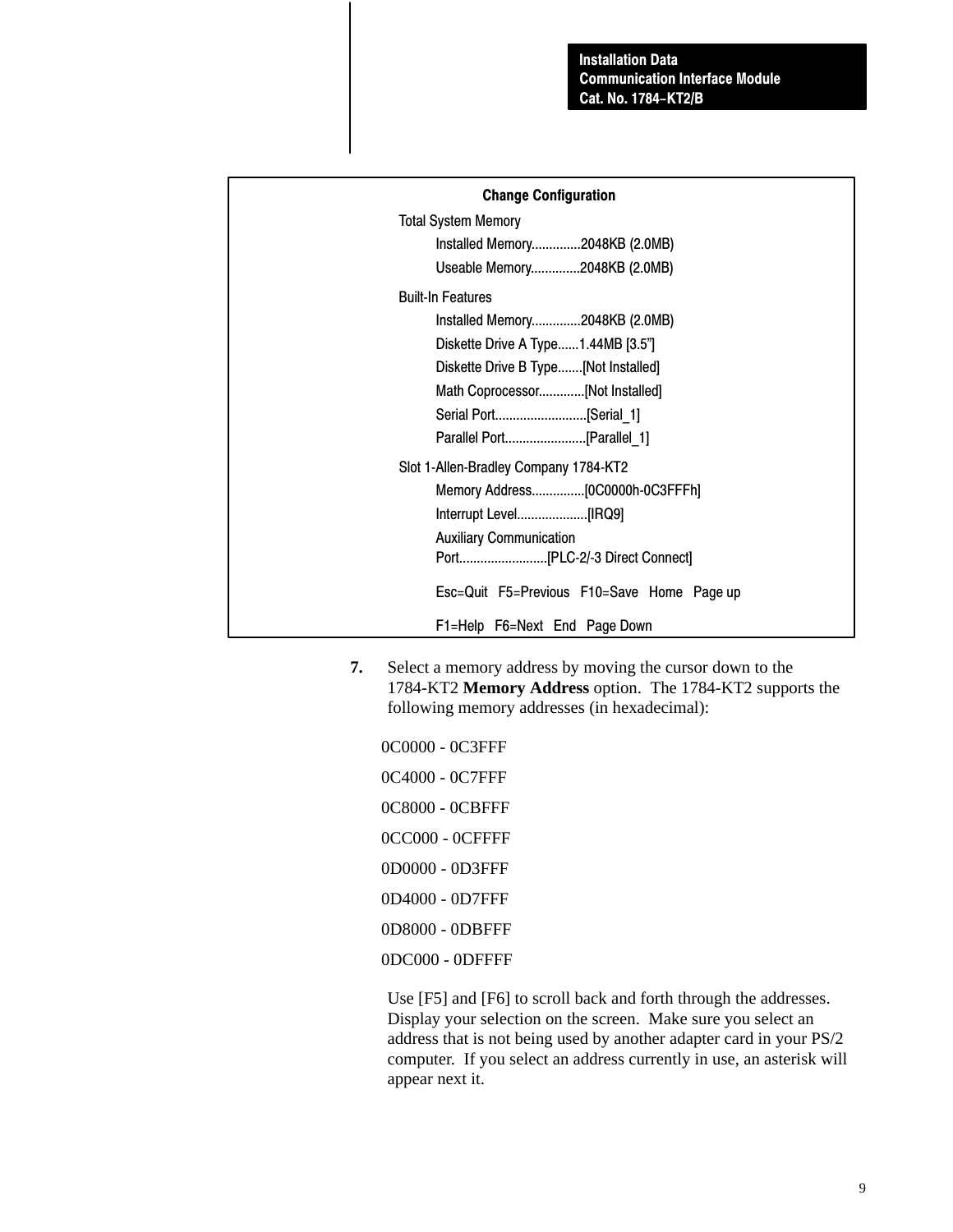**CAUTION:** Configuring two adapter cards at the same address may damage your cards and your PS/2 computer.

- **8.** Set the interrupt level by moving the cursor down to the **Interrupt Level option**. The 1784-KT2 supports the following interrupts:
	- IRQ9
	- IRQ10
	- IRQ11 - IRQ12
	-

screen.

Use [F5] and [F6] to scroll back and forth through the interrupts. Display your selection on the screen. Make sure you select an interrupt that is not being used by another adapter card in your PS/2 computer.

**9.** Set the auxiliary communication port by moving the cursor down to the **Auxiliary Communication Port** option. This port, one of the two communication ports available through a single 1784-KT2 connector, is used for communication with a PLC-2 or PLC-3 connected to the 1784-KT2.

The other communication port, the main port, is used for Data Highway Plus communication when the 1784-KT2 is connected to the Data Highway Plus network. You do not need to configure the main port.

The 1784-KT2 supports the following auxiliary port options:

PLC-2/3 Direct Connect Reserved (for future 1784-KT2 auxiliary port usage) Use [F5] and [F6] to display "PLC-2/-3 Direct Connect" on your

- **10.** Press [F10] to save the memory, interrupt, and auxiliary communication port options.
- **11.** You are asked if you want to continue. Press [ENTER].
- **12.** Press [ESC] to return to the Set Configuration menu.
- **13.** Press [ESC] again. A message indicating a configuration change has been made appears on your screen. Remove the current IBM PS/2 Reference diskette.
- **14.** Press [ENTER] to restart the computer.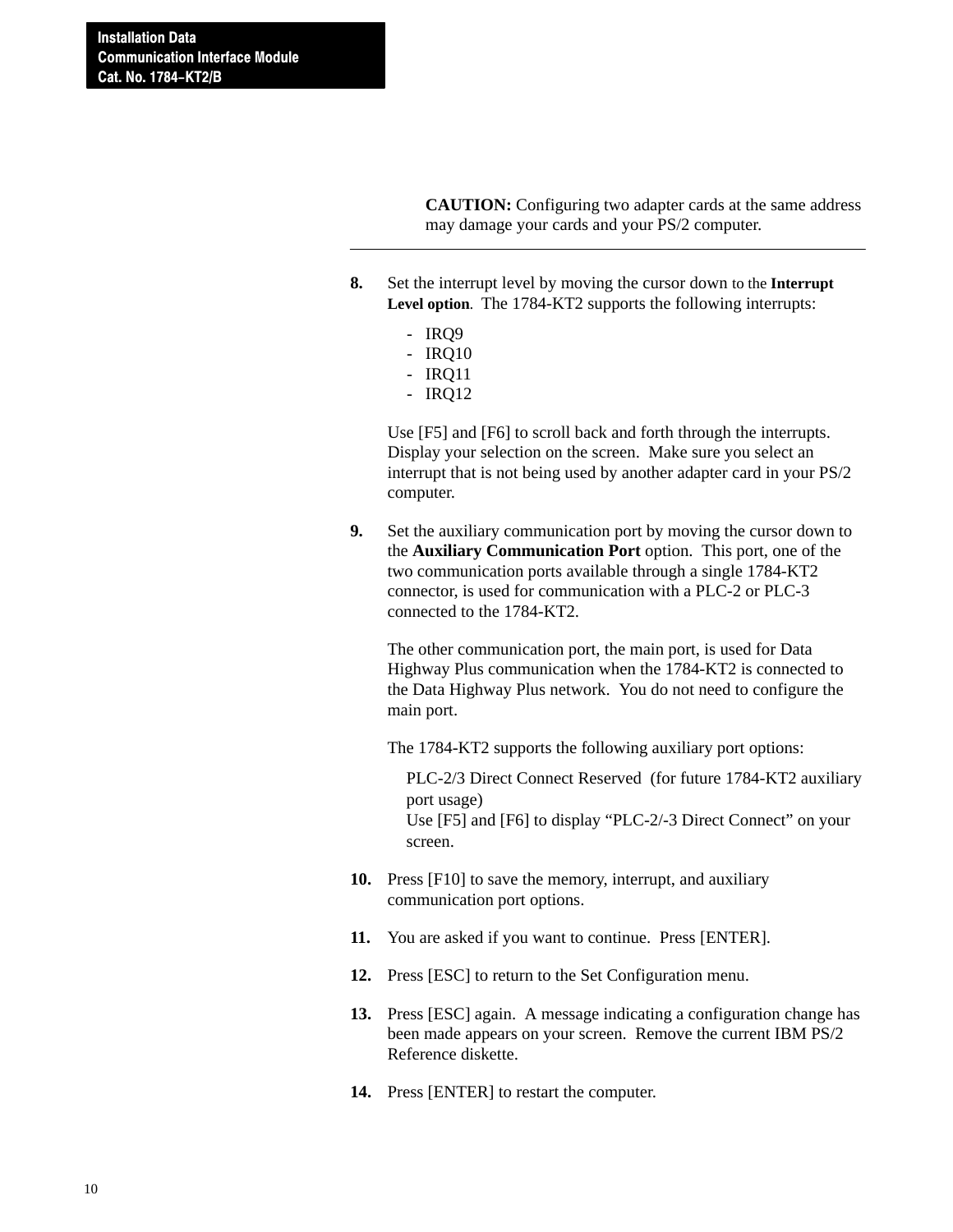# Connecting the 1784-KT2

**Important:** Make sure you have the software that supports connecting the 1784-KT2 to your programmable controller. If you are not sure your software supports this connection, contact your local Allen-Bradley sales office

The following sections provide directions for connecting a 1784-KT2 to a PLC-2, PLC-3, or PLC-5. Refer to Table 1 for the catalog numbers of the cables you need to use and the corresponding PLCs.

|                                        | IAVIC I<br><b>Required Cables for Connecting to a Programmable Controller</b>      |  |  |  |
|----------------------------------------|------------------------------------------------------------------------------------|--|--|--|
| Use this cable:                        | When connecting to:                                                                |  |  |  |
| 1784-CP2                               | <b>PLC-2 Family Programmable Controllers</b>                                       |  |  |  |
| 1784-CP3                               | <b>PLC-3 Family Programmable Controllers</b>                                       |  |  |  |
| 1784-CP                                | PLC-5 Family Programmable Controllers                                              |  |  |  |
| 1784-CP6                               | PLC-5/40 and PLC-5/60 Programmable Controllers (refer to<br>publication 1784-2.26) |  |  |  |
| 1784-CP7 Adapter<br>with 1784-CP Cable | PLC-5/40 and PLC-5/60 Programmable Controllers (refer to<br>publication 1784-2.29) |  |  |  |

Table 1

# Connecting the 1784-KT2 to a PLC-2

To connect the 1784-KT2 to a PLC-2, follow the steps below:

**WARNING:** To avoid personal injury, always disconnect the ac power before making the cable connection.

**1.** Plug the 62-pin connector end of the 1784-CP2 cable into the 1784-KT2 and secure with captive screws.



- **2.** Connect the other end of the 1784-CP2 cable into the PROGRAM PANEL connector on the PLC-2.
- **3.** Reinstall the ac power cord and turn on the computer.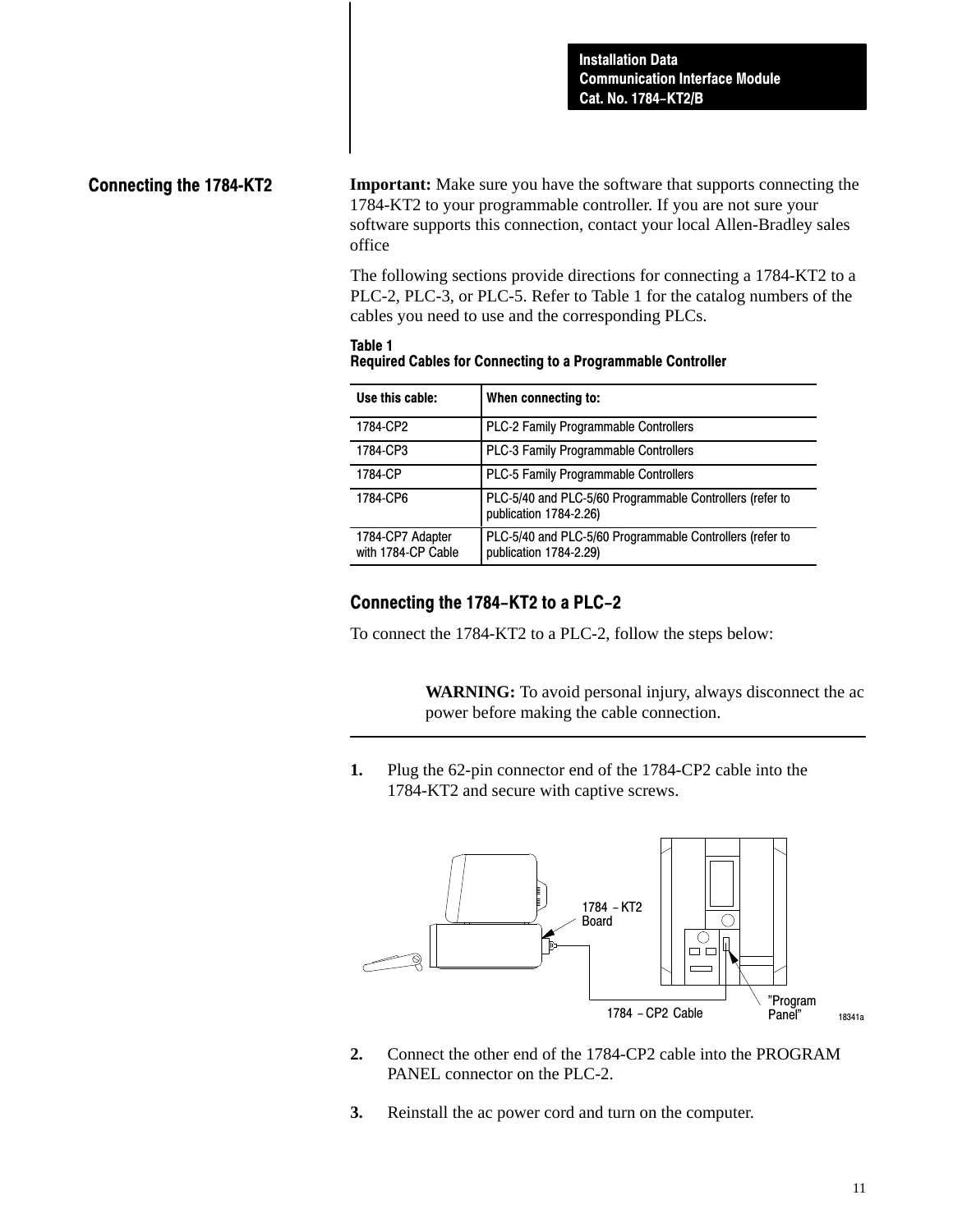Figure 1 shows cable pinouts for the 1784-CP2 cable.

#### Figure 1 Cable Pinouts for the 1784-CP2 Cable



# Connecting the 1784-KT2 to a PLC-3

To connect the 1784-KT2 to a PLC-3, follow the steps below:

**WARNING:** To avoid personal injury, always disconnect the ac power before making the cable connection.

**1.** Plug the 62-pin connector end of the 1784-CP3 cable into the 1784-KT2 and secure with captive screws.



- **2.** Connect the other end of the 1784-CP3 cable (labeled "Industrial Terminal End") into the PERIPHERAL CHANNEL 0 connector on the PLC-3.
- **3.** Reinstall the ac power cord and turn on the computer.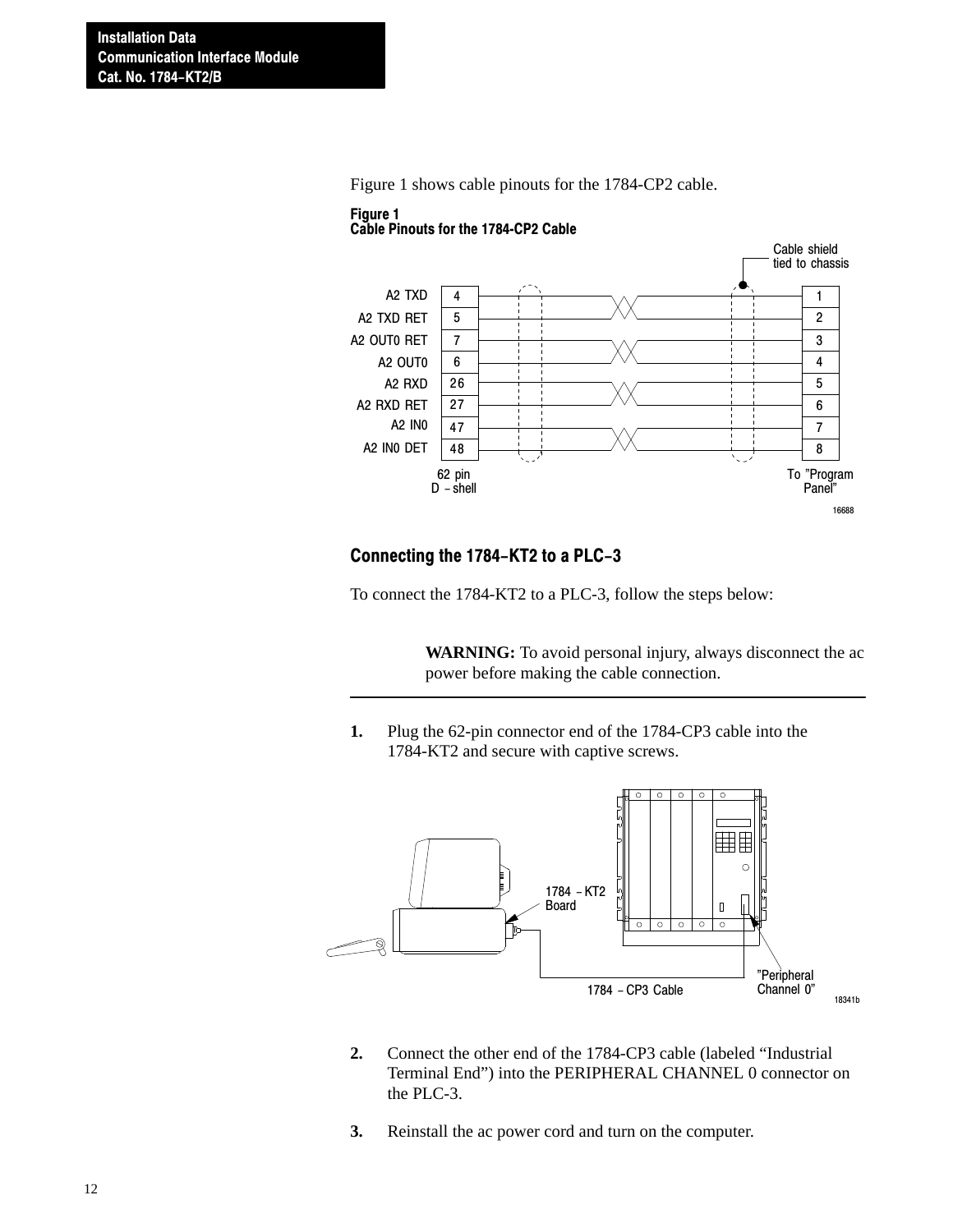Figure 2 shows cable pinouts for the 1784-CP3 cable.



#### Figure 2 Cable Pinouts for the 1784-CP3 Cable

# Connecting the 1784-KT2 to a PLC-5

To connect the 1784-KT2 to a PLC-5, follow the steps below:

**WARNING:** To avoid personal injury, always disconnect the ac power before making the cable connection.

**1.** Plug the 62-pin connector end of the 1784-CP cable into the 1784-KT2 and secure with captive screws.

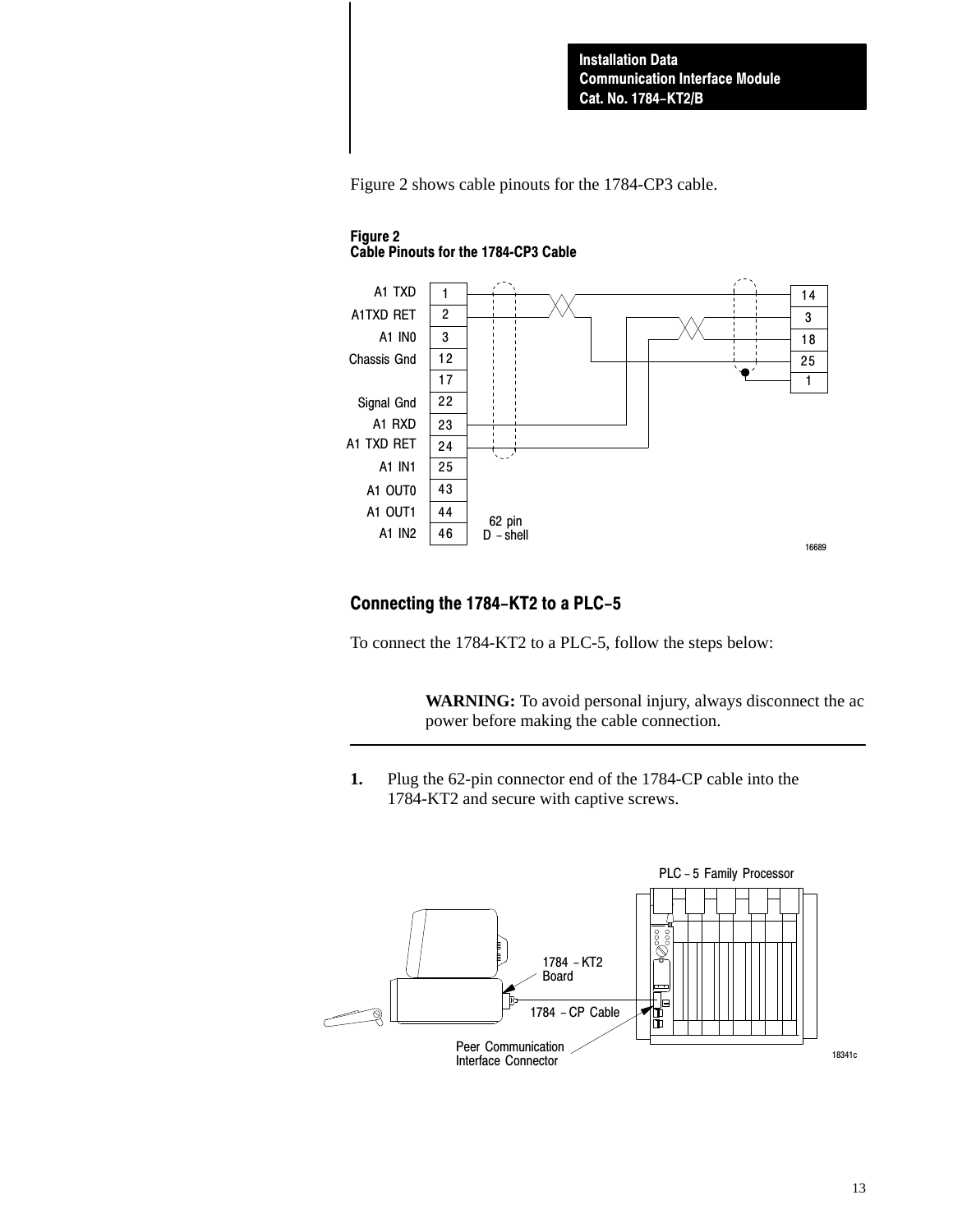- **2.** Connect the other end of the 1784-CP cable into the PEER COMM INTFC connector on the PLC-5.
- **3.** Reinstall the ac power cord and turn on the computer.

**Important:** To allow communication between PLC-5s and other Data Highway Plus nodes, you must connect your PS/2 to a PLC-5 using a 1784-CP cable. The Data Highway Plus network is connected to the PLC-5.

Figure 3 shows cable pinouts for the 1784-CP cable.

#### Figure 3 Cable Pinouts for the 1784-CP Cable



The 1784-KT2 Diagnostic Program

The 1784-KT2 Diagnostic Program allows you to execute a set of tests to help you make sure the 1784-KT2 is functioning properly. These tests check various operational characteristics, such as network and host communications, interrupts, and memory access. Test results are displayed on your screen and recorded in the diagnostic program output file.

**Important:** If the 1784-KT2 does not function properly under normal operation, follow the steps below:

- **1.** Check the configuration settings (refer to the section entitled "Configuring the 1784-KT2"). You may have configured the 1784-KT2 at an address already in use by another adapter module.
- **2.** If the 1784-KT2 continues to function improperly, run the 1784-KT2 Diagnostic Program to determine if there are any hardware failures. If hardware failures are indicated, refer to the output file for resulting error messages. (Refer to the sections entitled "The Diagnostic Program Output File" and "Diagnostic Program Error Messages" for additional information.)
- **3.** If, after following steps 1 and 2, the 1784-KT2 continues to function improperly, contact your local Allen-Bradley sales office.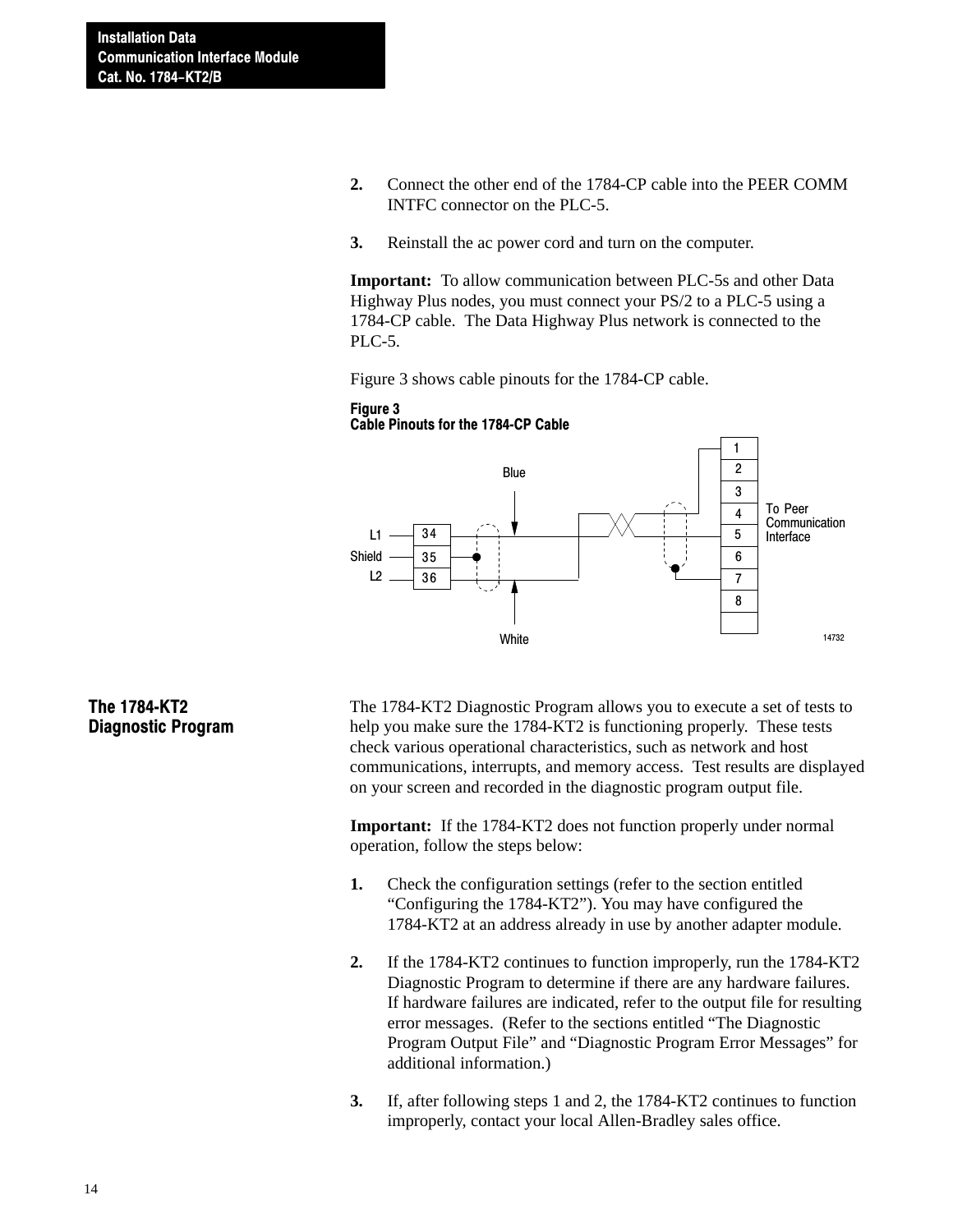|                                                              | <b>Installation Data</b><br><b>Communication Interface Module</b><br>Cat. No. 1784-KT2/B                                                                                                                  |  |  |
|--------------------------------------------------------------|-----------------------------------------------------------------------------------------------------------------------------------------------------------------------------------------------------------|--|--|
|                                                              |                                                                                                                                                                                                           |  |  |
|                                                              | To properly execute the diagnostic program, you must have the following:                                                                                                                                  |  |  |
|                                                              | an IBM PS/2 7541, 7561, 8550, 8555, 8560, 8570, or 8580 computer<br>with the 1784-KT2 installed                                                                                                           |  |  |
|                                                              | <b>OR</b><br>an Allen-Bradley 6123 or 6124 computer with the 1784-KT2 installed<br>DOS V3.3 or greater                                                                                                    |  |  |
|                                                              | a PLC-2 or PLC-3 loopback connector (required for Off-Line<br>Communications Diagnostics tests)                                                                                                           |  |  |
|                                                              | For information on how to build the loopback connector, refer to section<br>entitled "Building Loopback Connectors".                                                                                      |  |  |
| <b>Diagnostic Program Files</b>                              | Below is a list of the diagnostic program files that you can find on the<br>Options and Diagnostics diskette:                                                                                             |  |  |
|                                                              | KT2DIAG.EXE<br>KT2MSG.TXT<br>KT2DLG.TXT<br>@60C6.ADF<br>KT <dir></dir>                                                                                                                                    |  |  |
|                                                              | The following files are located in the KT sub-directory:                                                                                                                                                  |  |  |
|                                                              | KT2ST0.BIN<br>KT2ST1.BIN<br>KT2ST2.BIN                                                                                                                                                                    |  |  |
|                                                              | KT2INT.BIN<br>KT2PLC2.BIN<br>KT2PLC3.BIN<br>KT2DHP.BIN                                                                                                                                                    |  |  |
| <b>Installing the Diagnostic</b><br>Program onto a Hard Disk | <b>Important:</b> If you have not already done so, create a backup copy of the<br>Options and Diagnostics diskette according to IBM instructions.                                                         |  |  |
|                                                              | In the following example, the hard disk is referred to as $C$ : You are not<br>required to install the diagnostic program onto a hard disk. Also,<br>[ENTER] indicates when you must press the enter key. |  |  |
|                                                              | To install the diagnostic program onto a hard disk, follow the steps below:                                                                                                                               |  |  |
|                                                              | 1.<br>Turn on the computer.                                                                                                                                                                               |  |  |
|                                                              | 2.<br>When the prompt appears, type the following to select the hard disk:                                                                                                                                |  |  |
|                                                              | [ENTER]<br>$\sim$ :                                                                                                                                                                                       |  |  |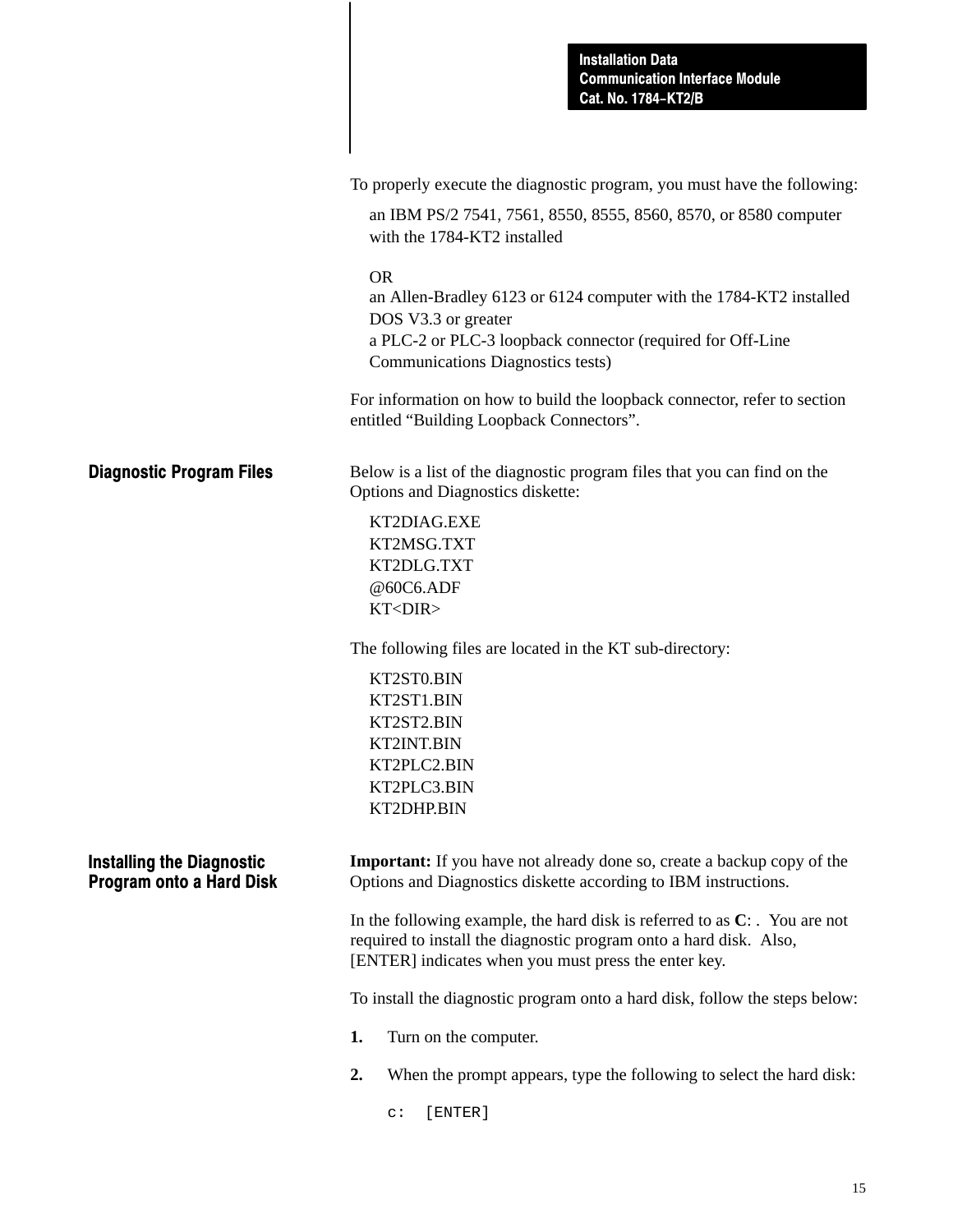| 3. | When the prompt appears, type the following to select the top |
|----|---------------------------------------------------------------|
|    | directory of the hard disk:                                   |

```
cd c:\ [ENTER]
```
**4.** When the prompt appears, type the following to create a directory called KT:

mkdir kt [ENTER]

**5.** When the prompt appears, type the following to create a directory called KT2DIAG:

mkdir kt2diag [ENTER]

- **6.** When the prompt appears, insert the backup copy of the Options and Diagnostics diskette into drive A: .
- **7.** Type the following to copy the Z80 diagnostic files to the KT directory:

copy  $a:\k t.*. * c:\kt [ENTER]$ 

**8.** When the prompt appears, type the following to copy the diagnostic program files to the KT2 directory:

copy a:\\*.\* c:\kt2diag [ENTER]

The diagnostic program now resides in the C:\KT2DIAG directory, and the files the diagnostic program depends on now reside in the C:\KT directory.

Starting Up the Diagnostic Program Read the following checklist to help avoid damage to your network **before** starting up the diagnostic program:

Make sure your network or PLC is **not** connected to a 1784-KT2 while the diagnostic program is running.

Make sure other programs are **not** running at the same time the diagnostic program is running.

Do not run the diagnostic program in a **windowing or multi-tasking environment**. The diagnostic program does not support these environments.

Make sure there are no **terminate-stay-resident** (TSR) software programs loaded in your PS/2 before you run the diagnostic program.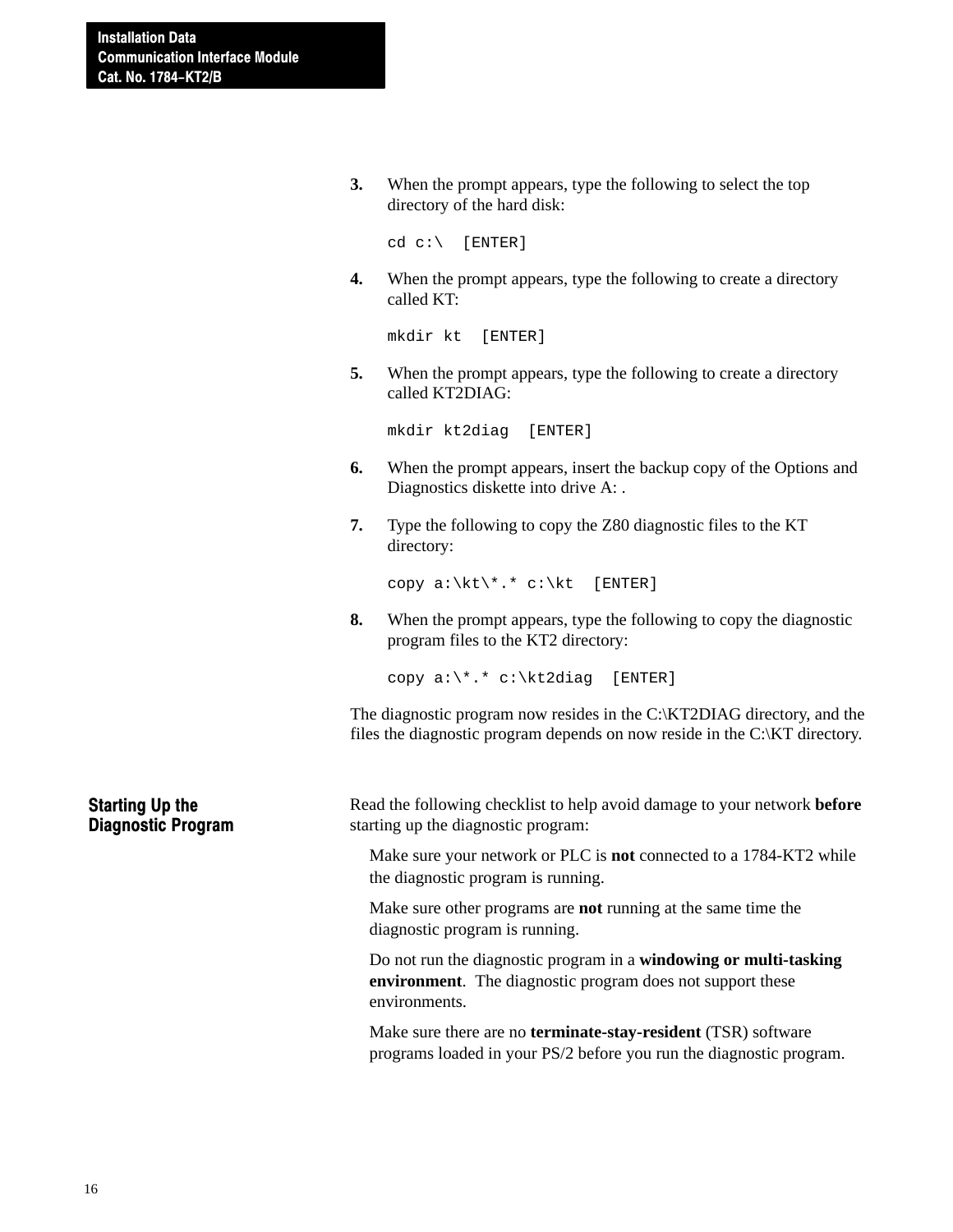The following sections describe how to start the diagnostic program from the:

backup copy of the Options and Diagnostics diskette

OR

hard disk

You are not required to start the diagnostic program from both the backup copy of the Options and Diagnostics diskette and the hard disk.

If you plan to start the diagnostic program from the hard disk, turn to the section ''Starting Up from a Hard Disk" later in this document.

In the following sections, [ENTER] indicates when you must press the enter key.

# Starting Up from the Options and Diagnostics Diskette

**Important:** Before starting the diagnostic program from the backup copy of the Options and Diagnostics diskette, read the following:

Do not remove the backup copy of the Options and Diagnostics diskette while the diagnostic program is running. The diagnostic program cannot write test results to the output file if the diskette is not in the floppy drive.

Make sure the write protection switch on the Options and Diagnostics diskette is off when the diagnostic program is running. The diagnostic program cannot write test results to the output file if the write protection switch is on.

Always exit the diagnostic program through the "exit" menu to avoid losing the output file.

To start the diagnostic program from the backup copy of the Options and Diagnostics diskette, follow the steps below:

- **1.** Turn on your computer.
- **2.** When the prompt appears, insert the backup copy of the Options and Diagnostics diskette.
- **3.** Select the directory containing the diagnostic program by typing:

a: [ENTER]

When the prompt appears, type:

cd  $a:\$  [ENTER]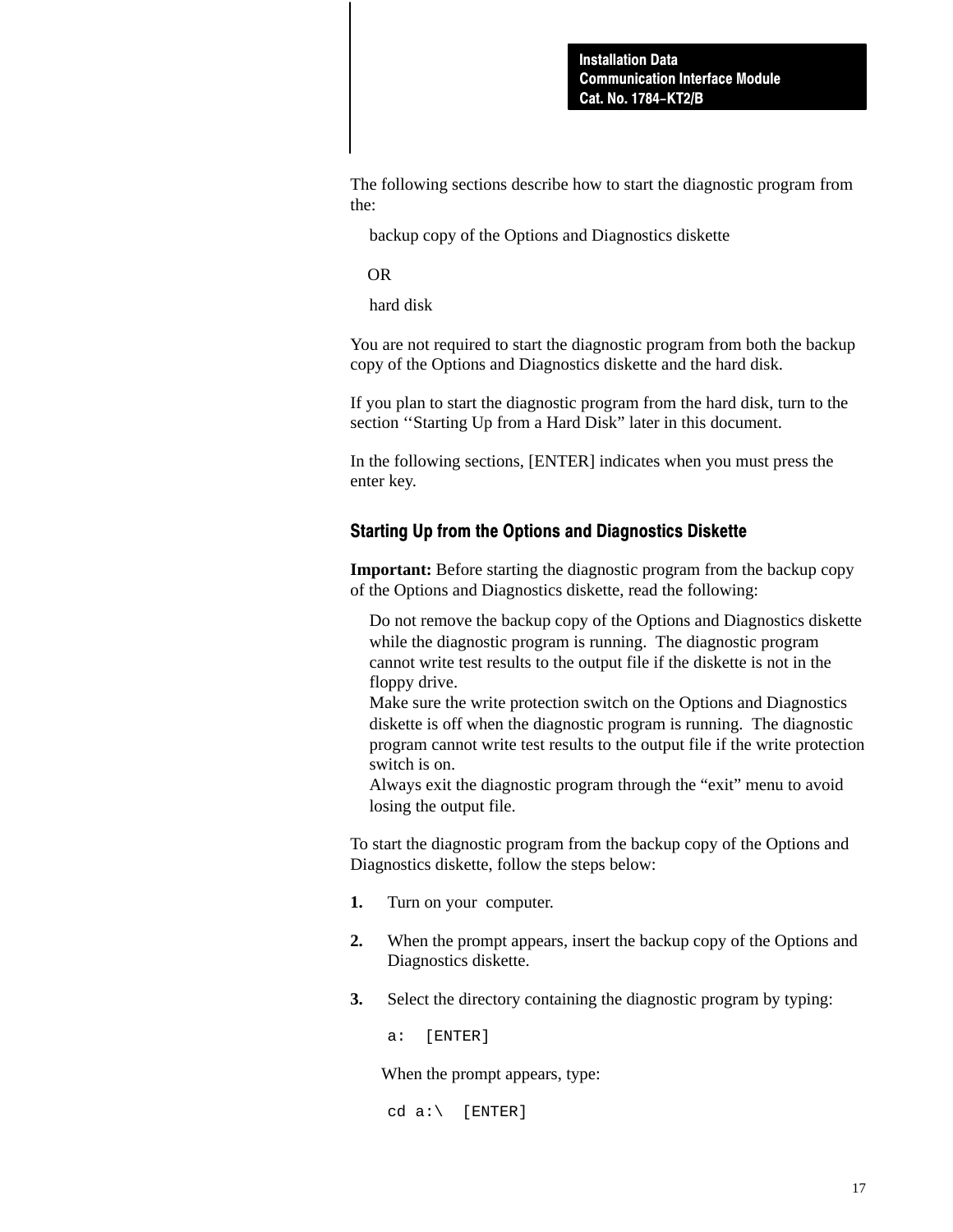**Important:** The diagnostic program adds new test results to results already existing in the output file. If you want to delete test results already existing in the output file, wait for the prompt to appear and type:

del kt2out.txt [ENTER]

Do this before you proceed to step 4.

**4.** When the prompt appears, type the following:

kt2diag [ENTER]

You see the following message:

**WARNING:** Serious damage will occur if 1784-KT2 is connected to a network. Press any key to acknowledge:

Make sure the 1784-KT2 is not connected to your network and press any key to continue.

- **5.** Again you are asked if you want to continue. If you have followed the precautions to guard against network damage explained earlier in this section, type **y**. If you have not yet read this information, type **n** to exit the diagnostic program. You **must** read this information before going any further.
- **6.** An Allen-Bradley copyright message appears on the screen. Press any key to continue.

The Allen-Bradley 1784-KT2 Diagnostic Program menu appears on your screen. You are now ready to run the diagnostic program as explained later in this document.

#### Starting Up from a Hard Disk

**Important:** We assume you have installed the diagnostic program onto the hard disk. If you have not done so, refer to the section earlier in this document.

In the following example, the hard disk is referred to as **C**: .

To start the diagnostic program from a hard disk, follow the steps below:

**1.** Turn on the computer.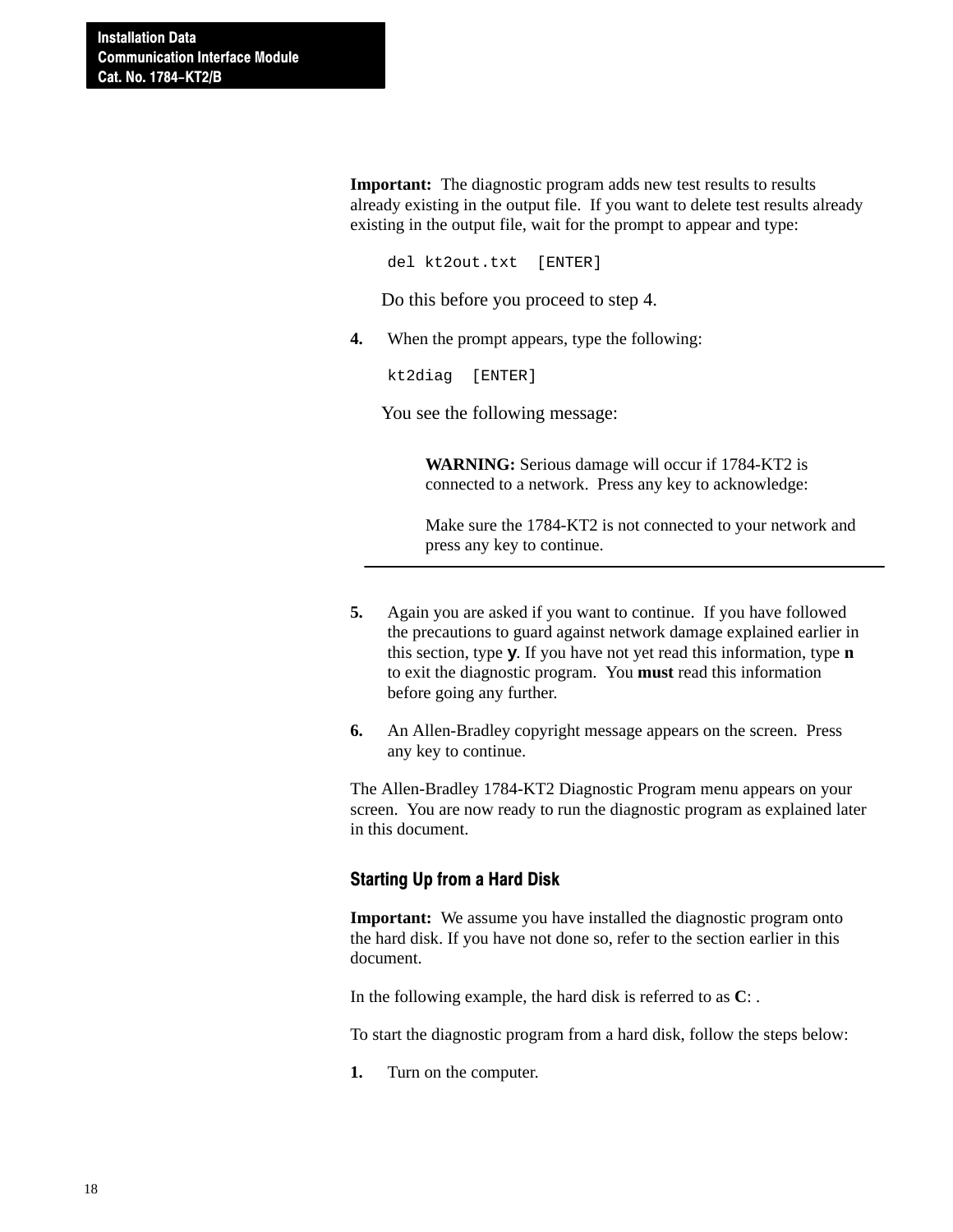**2.** Select the directory containing the diagnostic program by typing:

c: [ENTER]

When the prompt appears, type:

cd c:\kt2diag [ENTER]

**Important:** The diagnostic program adds new test results to results already existing in the output file. If you want to delete test results already existing in the output file, wait for the prompt to appear and type:

del kt2out.txt [ENTER]

Do this before you proceed to step 3.

**3.** When the prompt appears, type:

kt2diag [ENTER]

You see the following message:

**WARNING:** Serious damage will occur if 1784-KT2 is connected to a network. Press any key to acknowledge:

Make sure your 1784-KT2 is not connected to your network and press any key to continue.

- **4.** Again you are asked if you want to continue. If you have followed the precautions to guard against network damage explained earlier in this section, type **y**. If you have not yet read this information, type **n** to exit the diagnostic program. You **must** read this information before going any further.
- **5.** An Allen-Bradley copyright message appears on your screen. Press any key to continue.

The Allen-Bradley 1784-KT2 Diagnostic Program menu appears on your screen. You are now ready to run the diagnostic program.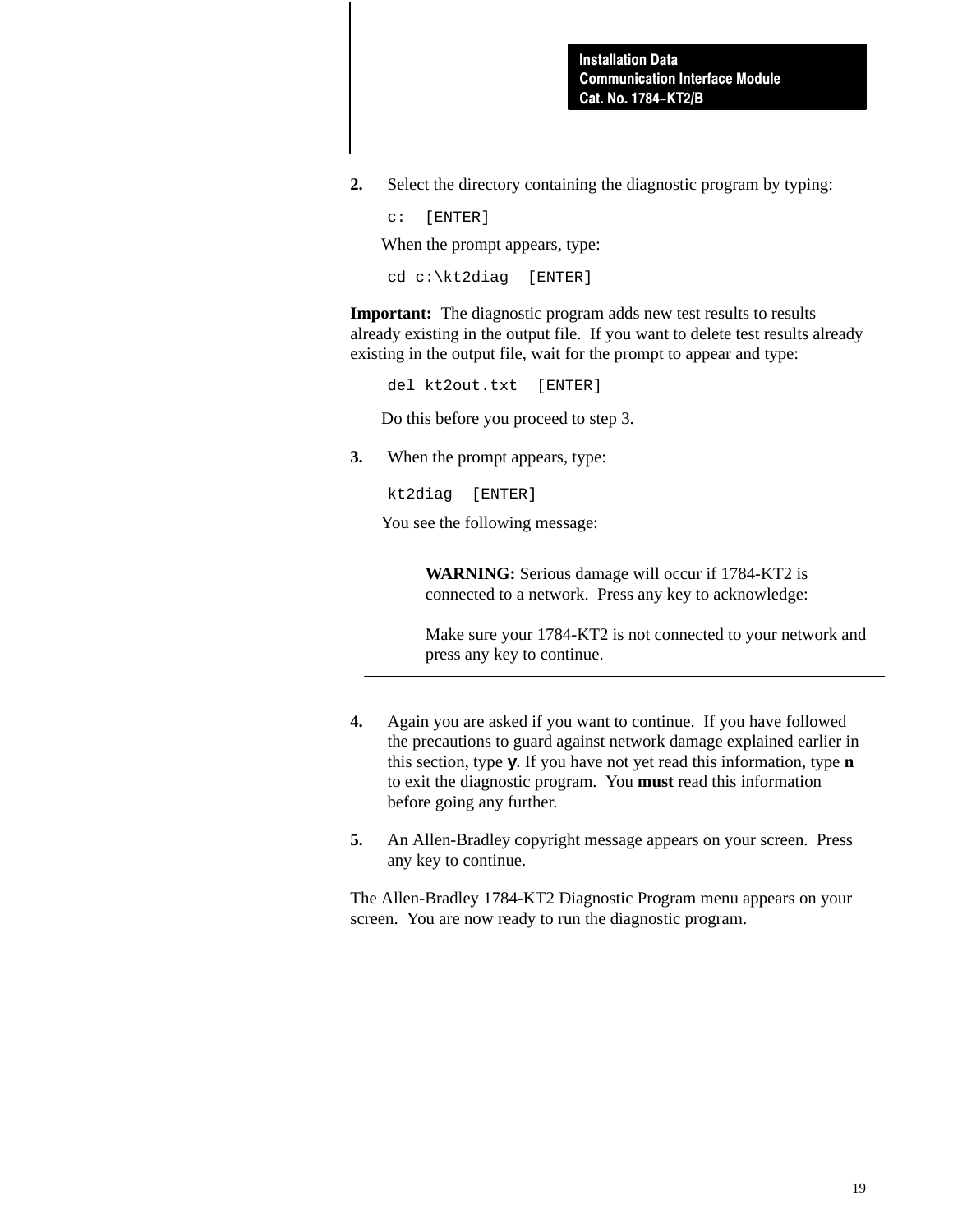# Running the Diagnostic Program

| When you have completed the start-up procedures, the following screen |
|-----------------------------------------------------------------------|
| appears:                                                              |

| Allen-Bradley 1784-KT2 Diagnostic Program | Version 1.0 |
|-------------------------------------------|-------------|
| Diagnose                                  | Exit        |
| Host                                      |             |
| Card                                      |             |
| Off-line Communications                   |             |
| All Components                            |             |
|                                           |             |
|                                           |             |
|                                           |             |
|                                           |             |
|                                           |             |

F3 - Select Module

You must now specify which 1784-KT2 module you want to test. To do this, follow the steps below:

- **1.** Press [F3]. The number of each slot containing a 1784-KT2 is displayed.
- **2.** Specify the slot number of the 1784-KT2 you want to test by moving the cursor to the desired slot number and pressing [ENTER]. You can press [F3] to select a new module whenever [F3] appears on the screen.

The following sections describe each of the above diagnostic options.

# The Host Diagnostics Test

The Host Diagnostics option allows you to test for proper communication between the PS/2 computer and the 1784-KT2. To perform this test, follow the steps below:

**1.** Place your cursor on the Host option and press [ENTER].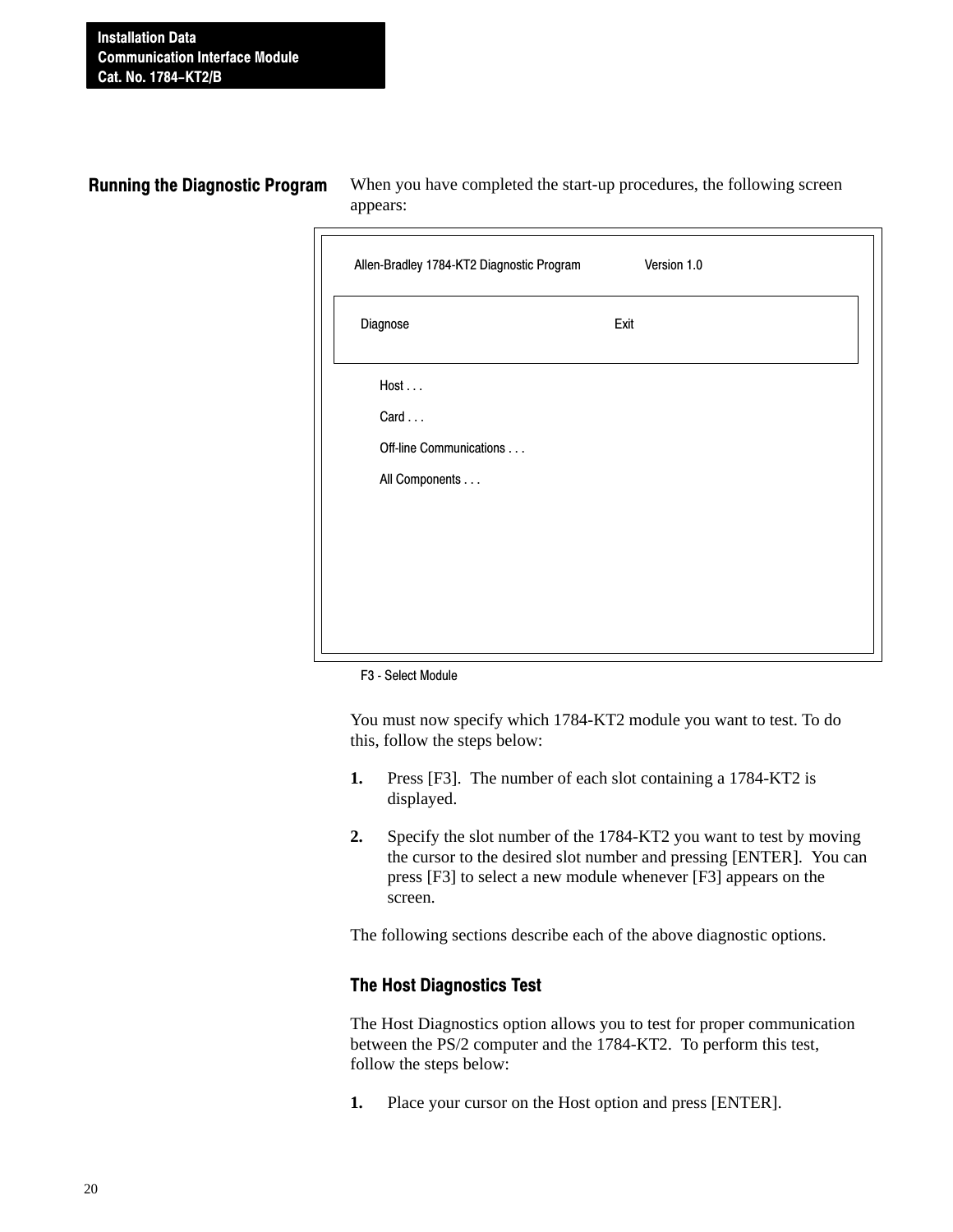**2.** You are asked if you want to run a single test (Single Pass) or a specified number of tests (Repeat). Place your cursor on Single Pass or on Repeat and press [ENTER].

If you choose Repeat, you are asked how many passes you want to make. Specify this number and press [ENTER].

| Exit<br>Diagnose<br><b>HOST DIAGNOSTICS</b><br>Of:<br>Status:<br>Pass:<br><b>DIAGNOSTIC</b><br>FAILURES<br><b>RESULT</b><br>Configuration<br>Memory Address <b>Manager Address Containing the Contact of Contact Address</b><br>Interrupt Level 2 2 2 2 2 2 2 2 2 2 2 2 2 2 2 2 2<br>Mode Selection <sub>2</sub> and 2 and 2 and 2 and 2 and 2 and 2 and 2 and 2 and 2 and 2 and 2 and 2 and 2 and 2 and 2 and 2 and 2 and 2 and 2 and 2 and 2 and 2 and 2 and 2 and 2 and 2 and 2 and 2 and 2 and 2 and 2 and 2 and 2 and 2<br>Adapter Id Program and Program and Program and Program and Program and Program and Program and Program and Program and Program and Program and Program and Program and Program and Program and Program and Program and Program<br>Dual Port $(PS2 \text{ side})$ | Power On/Reset $\frac{1}{2}$ $\frac{1}{2}$ $\frac{1}{2}$ $\frac{1}{2}$ $\frac{1}{2}$ $\frac{1}{2}$ $\frac{1}{2}$ $\frac{1}{2}$ $\frac{1}{2}$ $\frac{1}{2}$ $\frac{1}{2}$ $\frac{1}{2}$ $\frac{1}{2}$ $\frac{1}{2}$ $\frac{1}{2}$ $\frac{1}{2}$ $\frac{1}{2}$ $\frac{1}{2}$ $\frac{1}{2}$ | Allen-Bradley 1784-KT2 Diagnostic Program | Version 1.0 |  |
|--------------------------------------------------------------------------------------------------------------------------------------------------------------------------------------------------------------------------------------------------------------------------------------------------------------------------------------------------------------------------------------------------------------------------------------------------------------------------------------------------------------------------------------------------------------------------------------------------------------------------------------------------------------------------------------------------------------------------------------------------------------------------------------------------|------------------------------------------------------------------------------------------------------------------------------------------------------------------------------------------------------------------------------------------------------------------------------------------|-------------------------------------------|-------------|--|
|                                                                                                                                                                                                                                                                                                                                                                                                                                                                                                                                                                                                                                                                                                                                                                                                  |                                                                                                                                                                                                                                                                                          |                                           |             |  |
|                                                                                                                                                                                                                                                                                                                                                                                                                                                                                                                                                                                                                                                                                                                                                                                                  |                                                                                                                                                                                                                                                                                          |                                           |             |  |
|                                                                                                                                                                                                                                                                                                                                                                                                                                                                                                                                                                                                                                                                                                                                                                                                  |                                                                                                                                                                                                                                                                                          |                                           |             |  |
|                                                                                                                                                                                                                                                                                                                                                                                                                                                                                                                                                                                                                                                                                                                                                                                                  |                                                                                                                                                                                                                                                                                          |                                           |             |  |
|                                                                                                                                                                                                                                                                                                                                                                                                                                                                                                                                                                                                                                                                                                                                                                                                  |                                                                                                                                                                                                                                                                                          |                                           |             |  |
|                                                                                                                                                                                                                                                                                                                                                                                                                                                                                                                                                                                                                                                                                                                                                                                                  |                                                                                                                                                                                                                                                                                          |                                           |             |  |
|                                                                                                                                                                                                                                                                                                                                                                                                                                                                                                                                                                                                                                                                                                                                                                                                  |                                                                                                                                                                                                                                                                                          |                                           |             |  |
|                                                                                                                                                                                                                                                                                                                                                                                                                                                                                                                                                                                                                                                                                                                                                                                                  |                                                                                                                                                                                                                                                                                          |                                           |             |  |
|                                                                                                                                                                                                                                                                                                                                                                                                                                                                                                                                                                                                                                                                                                                                                                                                  |                                                                                                                                                                                                                                                                                          |                                           |             |  |
|                                                                                                                                                                                                                                                                                                                                                                                                                                                                                                                                                                                                                                                                                                                                                                                                  |                                                                                                                                                                                                                                                                                          |                                           |             |  |

Press any key to return to Main Menu

[Table 2](#page-21-0) describes each of the above terms.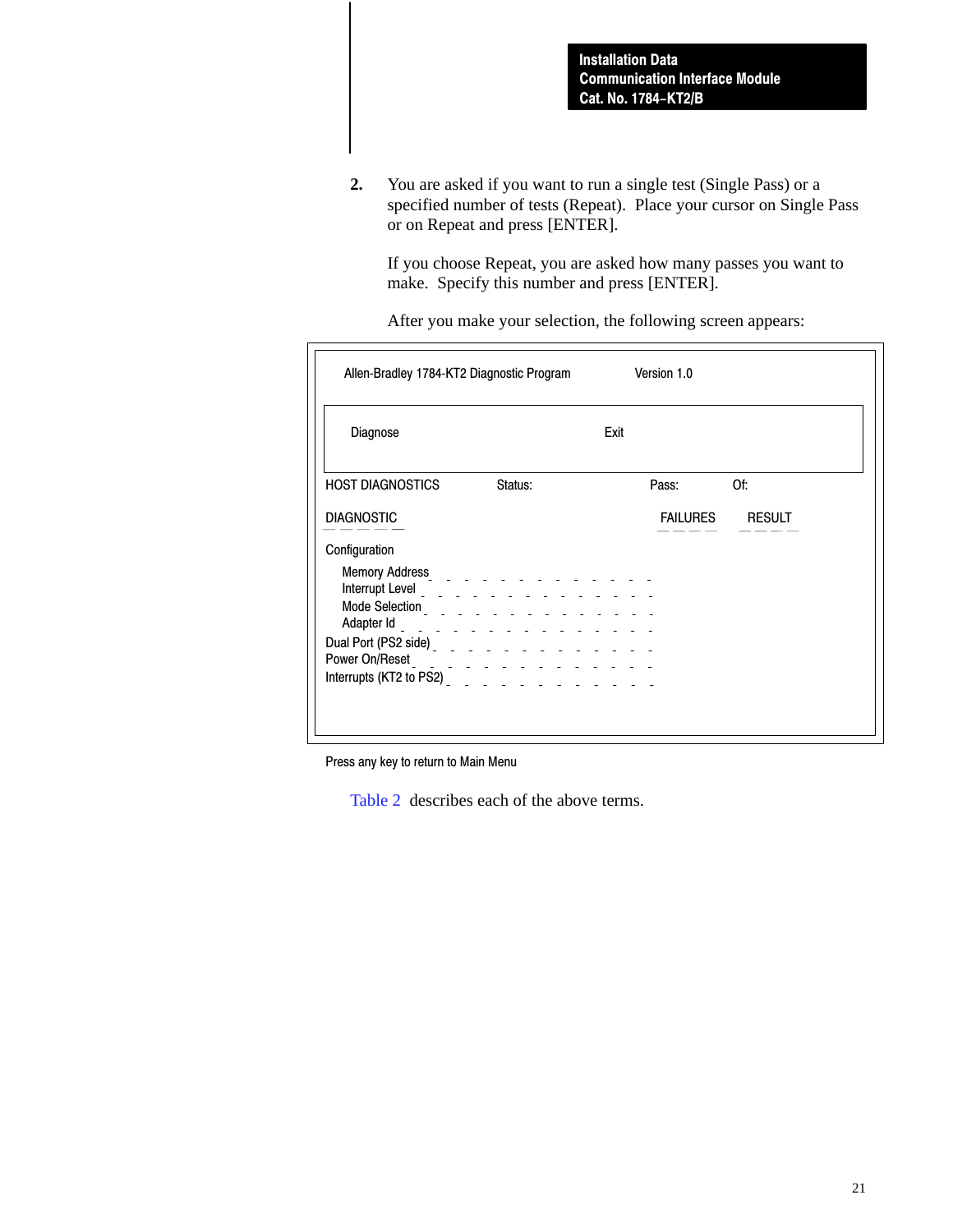<span id="page-21-0"></span>

| Table 2                                    |  |
|--------------------------------------------|--|
| <b>Host Diagnostics Screen Definitions</b> |  |

| This term:                 | Indicates:                                                                                                                                                                                                                        |
|----------------------------|-----------------------------------------------------------------------------------------------------------------------------------------------------------------------------------------------------------------------------------|
| Configuration              | the 1784-KT2's configuration parameters.                                                                                                                                                                                          |
| <b>Memory Address</b>      | the 1784-KT2's configured memory address.                                                                                                                                                                                         |
| Interrupt Level            | the 1784-KT2's configured interrupt level.                                                                                                                                                                                        |
| <b>Mode Selection</b>      | the 1784-KT2's configured auxiliary communication port.                                                                                                                                                                           |
| Adapter ID                 | the 1784-KT2's adapter identification number (60C6).                                                                                                                                                                              |
| Dual Port<br>(PS2 side)    | test results of the PS/2's ability to read/write to and from the dual port<br>memory. If any errors occur, the failure counter increments and<br>continues with the next text.                                                    |
| Power On/Reset             | test results of the PS/2's ability to reset the 1784-KT2. After reset, the<br>1784-KT2's status and execution capabilities are verified. If any errors<br>occur, the failure counter increments and continues with the next test. |
| Interrupts<br>(KT2 to PS2) | test results of the interrupt capabilities from the 1784-KT2 to the PS/2.<br>If the PS/2 cannot receive an interrupt from the 1784-KT2, the failure<br>counter increments and continues with the next test.                       |

The Host Diagnostics test runs according to the number of times specified in step two. Your screen shows you when the tests are complete (Status column), how many errors were discovered (Failures column), and final test results (Result column).

**3.** When you are finished, press any key to return to the main menu.

#### The Card Diagnostics Test

The Card Diagnostics option allows you to test the 1784-KT2s various components and operations. To perform this test, follow the steps below:

- **1.** Place your cursor on the Card option and press [ENTER].
- **2.** You are asked if you want to run a single test (Single Pass) or a specified number of tests (Repeat). Place your cursor on Single Pass or on Repeat and press [ENTER].

If you choose Repeat, you are asked how many passes you want to make. Specify this number and press [ENTER].

After you make your selection, the following screen appears: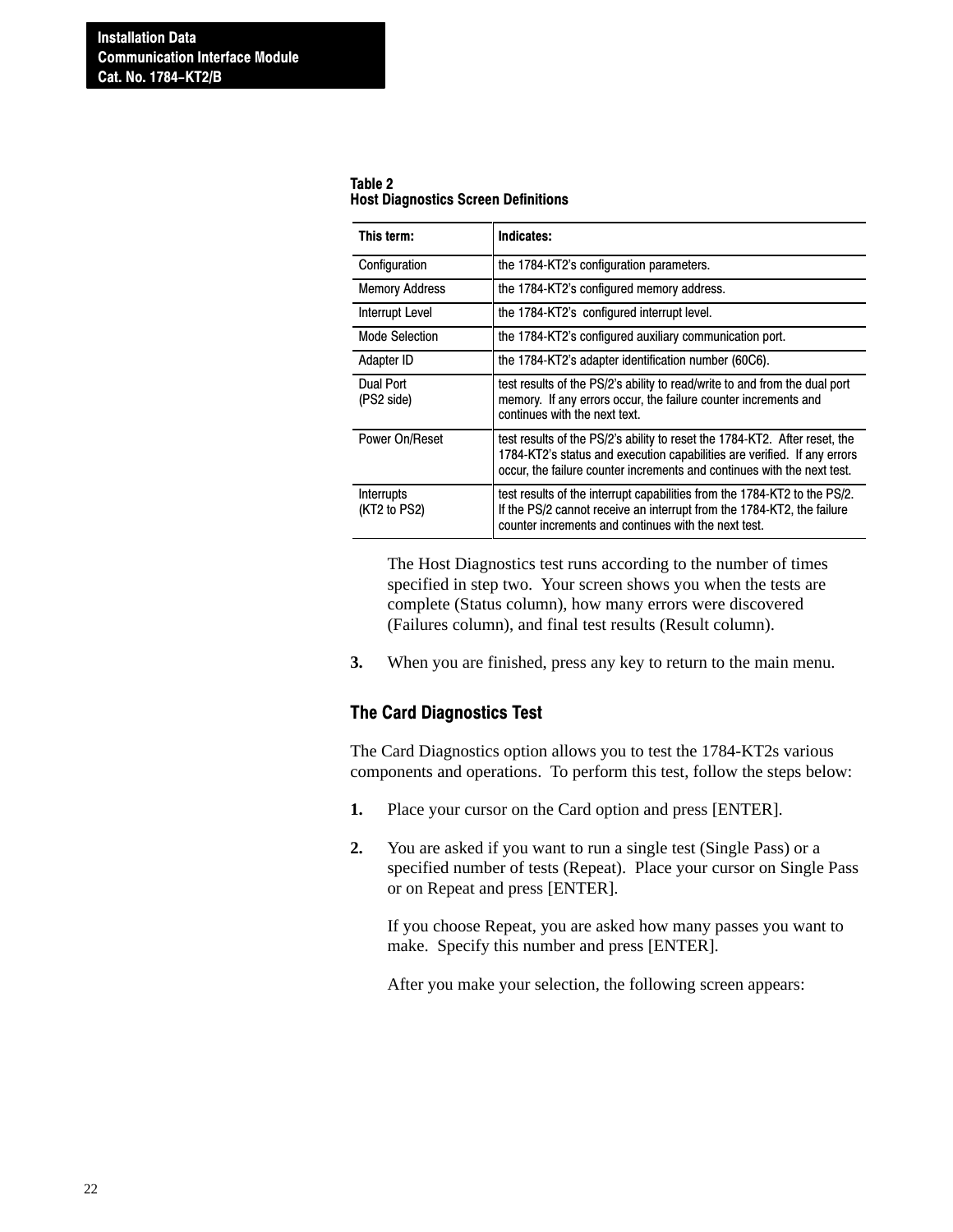| Allen-Bradley 1784-KT2 Diagnostic Program                                                                                                                                                                                                                                                                                                                                                                                                                                                                                                                                   |         |      | Version 1.0 |                 |
|-----------------------------------------------------------------------------------------------------------------------------------------------------------------------------------------------------------------------------------------------------------------------------------------------------------------------------------------------------------------------------------------------------------------------------------------------------------------------------------------------------------------------------------------------------------------------------|---------|------|-------------|-----------------|
| Diagnose                                                                                                                                                                                                                                                                                                                                                                                                                                                                                                                                                                    |         | Exit |             |                 |
| CARD DIAGNOSTICS                                                                                                                                                                                                                                                                                                                                                                                                                                                                                                                                                            | Status: |      | Pass:       | Of:             |
| <b>DIAGNOSTIC</b>                                                                                                                                                                                                                                                                                                                                                                                                                                                                                                                                                           |         |      |             | FAILURES RESULT |
| Start/Stop 1784-KT2 Processor (Z80 CPU)<br>Dual Port (KT2 side)<br>$\frac{1}{2}$ $\frac{1}{2}$ $\frac{1}{2}$ $\frac{1}{2}$ $\frac{1}{2}$ $\frac{1}{2}$ $\frac{1}{2}$ $\frac{1}{2}$ $\frac{1}{2}$ $\frac{1}{2}$ $\frac{1}{2}$ $\frac{1}{2}$ $\frac{1}{2}$ $\frac{1}{2}$ $\frac{1}{2}$ $\frac{1}{2}$ $\frac{1}{2}$ $\frac{1}{2}$ $\frac{1}{2}$ $\frac{1}{2}$<br>Interrupts (PS2 to KT2) $\frac{1}{2}$ $\frac{1}{2}$ $\frac{1}{2}$ $\frac{1}{2}$ $\frac{1}{2}$ $\frac{1}{2}$ $\frac{1}{2}$ $\frac{1}{2}$ $\frac{1}{2}$ $\frac{1}{2}$ $\frac{1}{2}$ $\frac{1}{2}$ $\frac{1}{2}$ |         |      |             |                 |
| Memory and a series of the state of the state of the<br>Timer Operation<br>Serial Port Operation <b>Containing the Contact Container Container</b>                                                                                                                                                                                                                                                                                                                                                                                                                          |         |      |             |                 |
|                                                                                                                                                                                                                                                                                                                                                                                                                                                                                                                                                                             |         |      |             |                 |
|                                                                                                                                                                                                                                                                                                                                                                                                                                                                                                                                                                             |         |      |             |                 |

Press any key to return to Main Menu

Table 3 describes each of the above terms.

Table 3 Card Diagnostics Screen Definitions

| This term:                                 | <b>Indicates</b>                                                                                                                                                                                                                                             |
|--------------------------------------------|--------------------------------------------------------------------------------------------------------------------------------------------------------------------------------------------------------------------------------------------------------------|
| Start/Stop 1784-KT2<br>Processor (Z80 CPU) | tests results of the PS/2's ability to perform a software reset of the 1784-KT2. After the reset,<br>the 1784-KT2's status and execution capabilities are verified. If any errors occur, the failure<br>counter increments and continues with the next test. |
| Dual Port (KT2 side)                       | tests results of the 1784-KT2's ability to read from and write to the dual port memory. If any<br>errors occur, the failure counter increments and continues with the next test.                                                                             |
| Interrupts<br>(PS2 to KT2)                 | test results of the interrupt capabilities from the PS/2 to the 1784-KT2. If the 1784-KT2 cannot<br>receive an interrupt from the PS/2, the failure counter increments and continues with the next<br>test.                                                  |
| Memory                                     | test results of the 1784-KT2's ability to read from and write to the 1784-KT2's internal memory<br>chips. If any errors occur, the failure counter increments and continues with the next test.                                                              |
| <b>Timer Operation</b>                     | test results of the accuracy and capabilities of the 1784-KT2's counter-timer chips. If any errors<br>occur, the failure counter increments and continues with the next test.                                                                                |
| Serial Port Operation                      | test results of the interrupts and loopback capabilities of the 1784-KT2's Serial I/O chip. If any<br>errors occur, the failure counter increments and continues with the next test.                                                                         |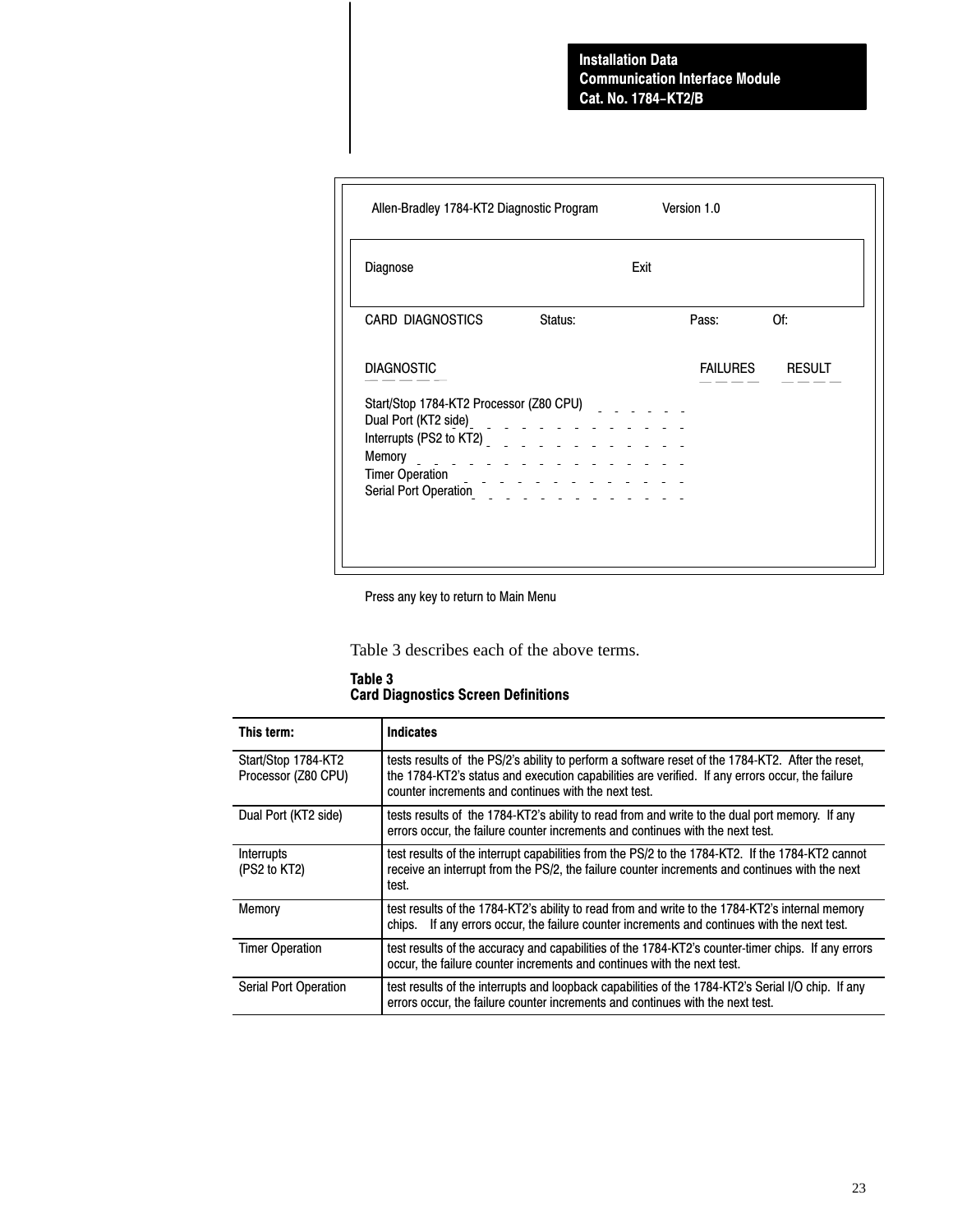The Card Diagnostics test runs according to the number of times specified in step two. Your screen shows you when the tests are complete (Status column), how many errors were discovered (Failures column), and final test results (Results column).

**3.** When you are finished, press any key to return to the main menu.

#### The Off-Line Communications Diagnostics Test

The Off-Line Communications option allows you to test the communication capabilities of the 1784-KT2. The Off-Line Communications test performs two loopback tests. These tests are performed across:

the auxiliary (PLC-2 or PLC-3) port. This loopback test checks the pins used to directly connect the 1784-KT2 to either a PLC-2 or PLC-3. You specify which PLC function you want to test and attach the corresponding loopback connector to the 1784-KT2. the main (Data Highway Plus) port. This loopback test checks the pins used to connect the 1784-KT2 to the Data Highway Plus network. This port accepts either loopback connector (you must choose one).

For more information on loopback tests, refer to the section entitled "Building Loopback Connectors."

To perform an Off-Line Communications test, follow the steps below:

- **1.** Depending on which set of auxiliary port pins you want to test, install either the PLC-2 or PLC-3 loopback connector.
- **2.** Place your cursor on the Off-Line Communications option and press [F4].
- **3.** You are asked to select a direct connect function of the auxiliary port. Press [F2].
- **4.** The PLC-2 and PLC-3 direct connect functions are displayed. If you want to test the pins used to connect the 1784-KT2 to a PLC-2, place your cursor on the PLC-2 function and press [ENTER]. If you want to test the pins used to connect the 1784-KT2 to a PLC-3, place your cursor on the PLC-3 function and press [ENTER].
- **5.** Press [ESC] to return to the main menu. You can press [F4] to select a new direct connect function whenever [F4] appears on your screen.
- **6.** Press [ENTER]. You are asked if you want to run a single test (Single Pass) or a specified number of tests (Repeat). Place your cursor on Single Pass or on Repeat and press [ENTER].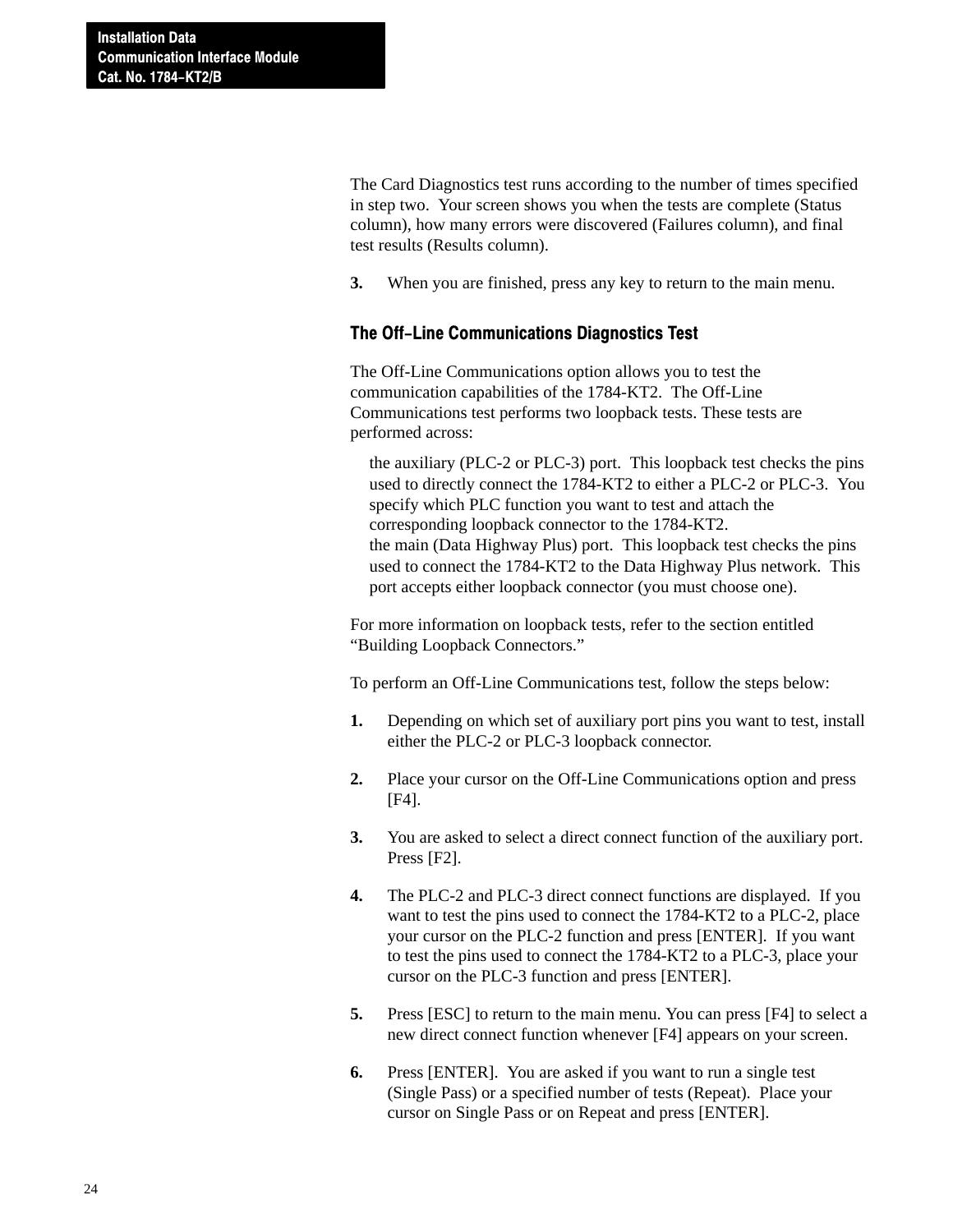If you choose Repeat, you are asked how many passes you want to make. Specify this number and press [ENTER].

After you make your selection, the following screen appears (in this example, the PLC-2 function is displayed):

| Allen-Bradley 1784-KT2 Diagnostic Program                                                                              |      | Version 1.0     |       |                        |
|------------------------------------------------------------------------------------------------------------------------|------|-----------------|-------|------------------------|
| Diagnose                                                                                                               | Exit |                 |       |                        |
| OFF-LINE COMMUNICATION DIAGNOSTICS                                                                                     |      | Status: RUNNING | Pass: | Of: 1                  |
| <b>DIAGNOSTIC</b>                                                                                                      |      |                 |       | <b>FAILURES RESULT</b> |
| DH+<br>PLC-2                                                                                                           |      |                 |       |                        |
| Install loopback cable with PLC2 compatibility. Are you ready to begin?<br>Press "Y" for yes and any other key for no: |      |                 |       |                        |

Press any key to return to Main Menu

Table 4 describes each of the above terms.

#### Table 4

#### **Off-line Communications Diagnostics Screen Definitions**

| This term:             | Indicates:                                                                                                                                                                                                                                  |
|------------------------|---------------------------------------------------------------------------------------------------------------------------------------------------------------------------------------------------------------------------------------------|
| DH+                    | test results of the loopback test. This loopback test checks the capability of the<br>Data Highway Plus (DH+) channel on the SIO (main port) chip. If any errors<br>occur, the failure counter increments and continues with the next test. |
| PLC-2<br>(or $PLC-3$ ) | test results of the loopback test. This loopback test checks the capability of the<br>PLC-2 (or PLC-3) channel on the SIO (auxiliary port) chip. If any errors occur,<br>the failure counter increments and continues with the next test.   |

**7.** You are asked to install your loopback connector with PLC-2 or PLC-3 capability. Make sure your loopback connector is installed and press [Y].

The Off-Line Communications test runs according to the number of times specified in step six. Your screen shows you when the tests are complete (Status column), how many errors were discovered (Failures column), and final test results (Results column).

**8.** When you are finished, press any key to return to the main menu.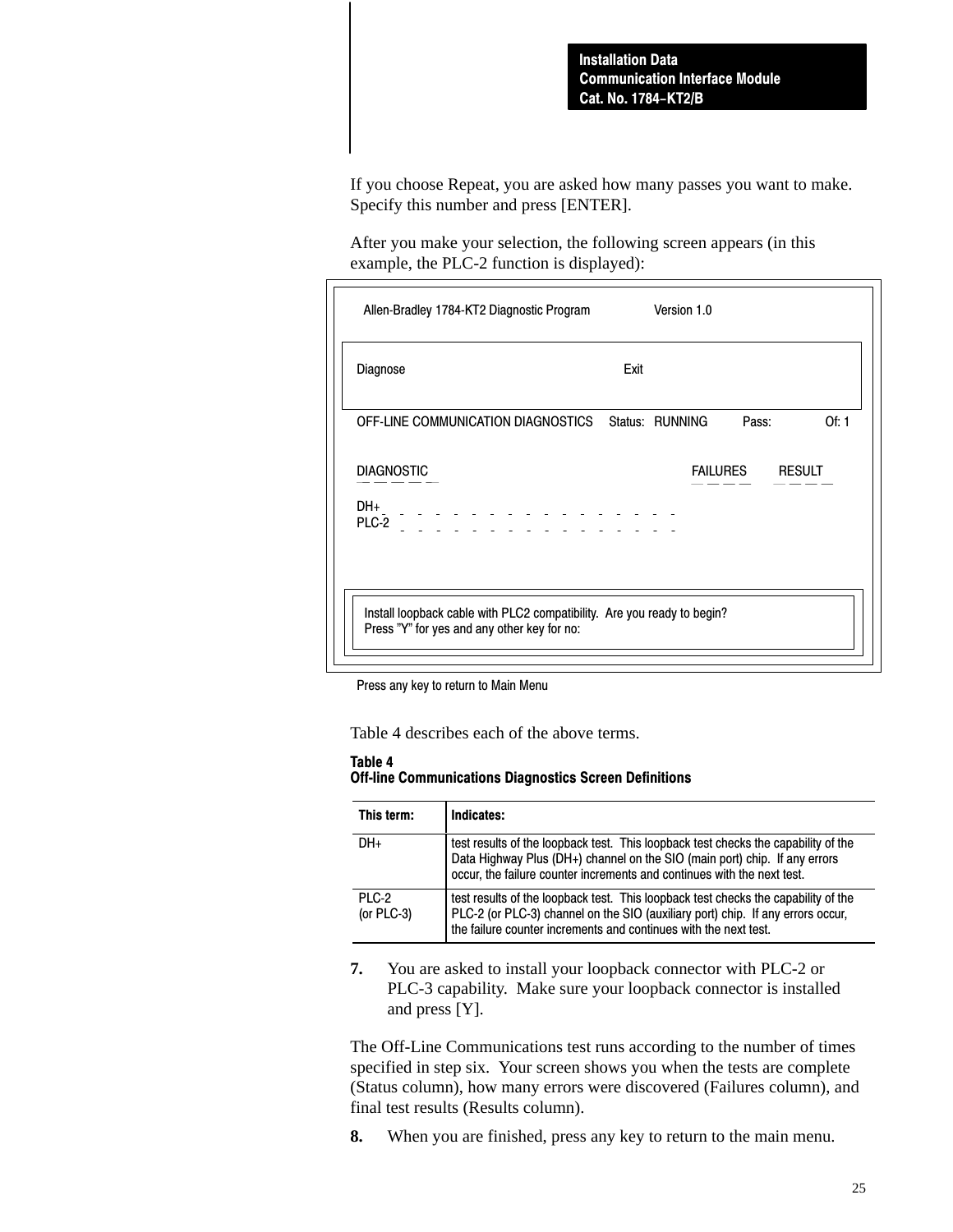#### The All Components Diagnostic Test

The All Components option allows you to run the Host, Card, and Off-line Communications tests discussed in the previous sections. To perform an All Components test, follow the steps below:

- **1.** Install your PLC-2 or PLC-3 loopback connector.
- **2.** Place your cursor on the All Components option and press [F4].
- **3.** Follow steps 3 through 8 of the Off-line Communications test.

#### Diagnostic Program Error Messages

Table 5 lists possible error messages you may receive when running the diagnostic program. Refer to the "1784-KT2 Diagnostic Program" section for more information on making your 1784-KT2 function properly.

#### Table 5 Diagnostics Program Error Messages

| This error message:                                      | Indicates:                                                                                                                                      |
|----------------------------------------------------------|-------------------------------------------------------------------------------------------------------------------------------------------------|
| 2 Ram0 Failure                                           | the 1784-KT2 cannot read or write to the RAM0 chip, or the 1784-KT2 is<br>configured at an address already in use.                              |
| 4 KT2 Dual Port Failure                                  | the 1784-KT2 cannot read or write to the dual port, or the 1784-KT2 is<br>configured at an address already in use.                              |
| 8 CTC Timer Mode Failure                                 | the timer on the counter-timer chip (CTC) is functioning improperly.                                                                            |
| 9-19 Diagnostic File<br>KT2STXXXX.BIN Open or<br>Missing | the KT2STXXXX.BIN file is not in the KT directory. Make sure all delivered<br>files with the extension BIN are in the A:\KT or C:\KT directory. |
| 16 CTC Counter Mode Failure                              | the counter on the CTC chip is functioning improperly.                                                                                          |
| 24 CTC Timer/Counter<br>Mode Failure                     | the CTC chip's timer, counter, or both are functioning improperly.                                                                              |
| 32 SIO Channel A Failure-<br>No Interrupts               | interrupts to the Serial Input/Output (SIO) channel A are functioning<br>improperly.                                                            |
| 64 SIO Channel A Failure-<br>No Loopback                 | data communications to and from the SIO channel A have failed.                                                                                  |
| 15 Host Dual Port Failure                                | the diagnostic program cannot read or write to the dual port, or the 1784-KT2<br>is configured at an address already in use.                    |
| 17 Board Held at Reset                                   | the 1784-KT2 will not start, or the 1784-KT2 is configured at an address<br>already in use.                                                     |
| 128 RAM 1 Failure                                        | the 1784-KT2 cannot read or write to the RAM1 chip, or the 1784-KT2 is<br>configured at an address already in use.                              |
| 130 RAM0, RAM1 Failure                                   | the 1784-KT2 cannot read or write to both the RAM0 and RAM1 chips, or the<br>1784-KT2 is configured at an address already in use.               |
| 132 RAM1, Dual Port Failure                              | the 1784-KT2 cannot read or write to the RAM1 or dual port chip, or the<br>1784-KT2 is configured at an address already in use.                 |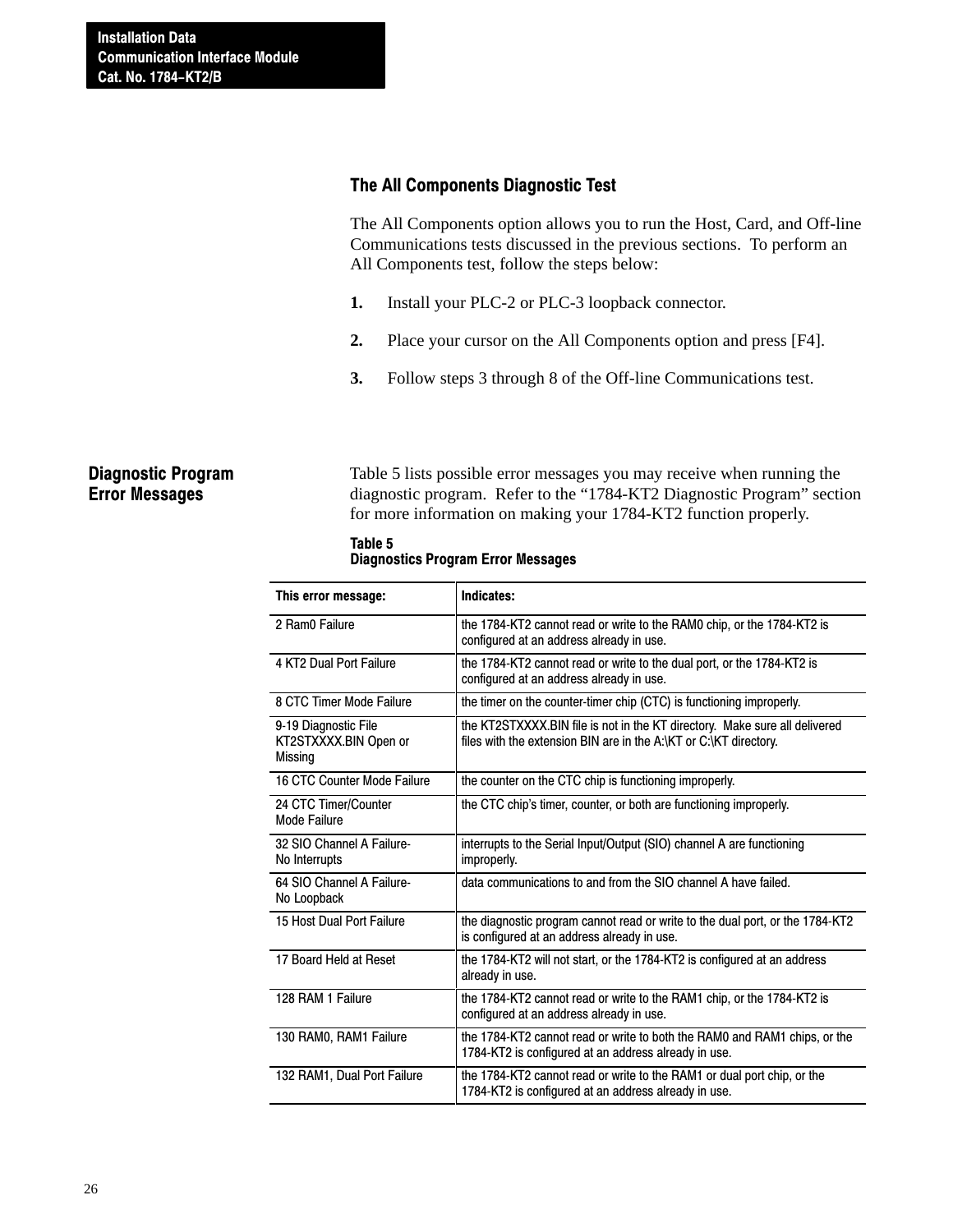| This error message:                                          | Indicates:                                                                                                                                                                                                                                            |
|--------------------------------------------------------------|-------------------------------------------------------------------------------------------------------------------------------------------------------------------------------------------------------------------------------------------------------|
| 48-56 Diagnostic Time-outs                                   | the 1784-KT2 cannot be started or stopped, or the 1784-KT2 is configured at<br>an address already in use, or a dual port memory error has occurred, either<br>on the 1784-KT2 side or the PS/2 side, preventing download or execution of<br>the test. |
| 52 Card Interrupt Time-out                                   | possibly any of the same problems listed for the Diagnostic Time-out error<br>message, or the interrupts from the PS/2 to the 1784-KT2 are not working.                                                                                               |
| 62 KT2 to PS/2 Interrupt Failure                             | interrupts from the 1784-KT2 to the PS/2 are not functioning properly.                                                                                                                                                                                |
| 66 Status Register Indicates<br>1784-KT2 Start Failure       | the 1784-KT2 started, but the status register does not indicate this.                                                                                                                                                                                 |
| 68 Status Register Indicates<br>1784-KT2 Stop Failure        | the status register does not indicate that the 1784-KT2 stopped, or the<br>1784-KT2 did not stop when commanded to.                                                                                                                                   |
| 70 Interrupt Successful but Status<br>Register is Inaccurate | the status register does not indicate a successful interrupt.                                                                                                                                                                                         |
| 85 Off-line RTS CTS error                                    | data control communication to and from the SIO channel B (PLC-2 function)<br>has failed.                                                                                                                                                              |
| 86 Off-line Data Error                                       | data communication to and from the SIO channel B (PLC-2 or PLC-3<br>function) has failed.                                                                                                                                                             |

# The Diagnostic Program Output File

The output file (KT2OUT.TXT) provides detailed error message information gathered from the diagnostic program. The output file displays each test that was run, as well as final test results. Each time the diagnostic program runs, it adds the test results to the output file.

The output file has a maximum file size of 250K. If you reach this limit, a message will appear under the title bar on your screen and in your output file. The diagnostic program will continue to run tests if this maximum file size is reached, but it will not record the test results in the output file. If you want to record test results in the output file but have reached the 250K limit, you must delete the file (see the section entitled "Starting-Up the Diagnostic Program" for information on how to delete the output file).

If an error occurs during a test, the final results section will show you which diagnostic failed and the amount of times it failed.

Figure 4 shows an example of a Card Diagnostics test.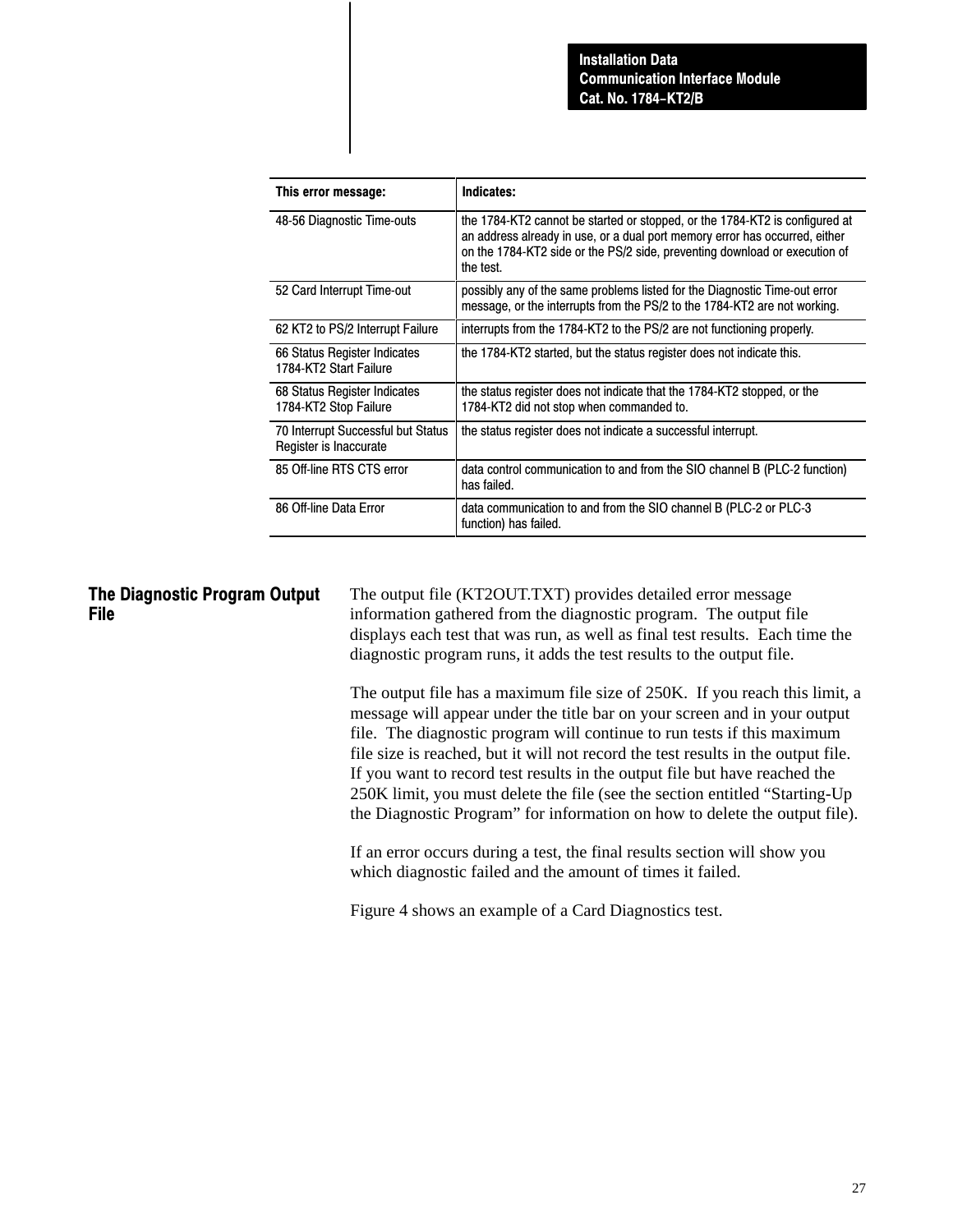# Figure 4

# The Output File For a Card Diagnostics Test

| <b>CARD DIAGNOSTICS</b>                                      | PASS:             | 1                    | 0F          | $\overline{c}$ | Wed Aug 22 11:48:13 1990 |             |
|--------------------------------------------------------------|-------------------|----------------------|-------------|----------------|--------------------------|-------------|
| Start/Stop 1784-KT2 Proce<br>Error: No error found.          | <b>NUM FAILS:</b> |                      | 0           |                | PASS/FAIL:               | <b>PASS</b> |
| Dual Port (KT2 side)<br>Error: No error found.               | <b>NUM FAILS:</b> |                      | 0           |                | <b>PASS/FAIL:</b>        | <b>PASS</b> |
| Interrupts (PS2 to KT2)<br>Error: No error found.            | <b>NUM FAILS:</b> |                      | 0           |                | PASS/FAIL:               | <b>PASS</b> |
| Memory NUM FAILS:<br>Error Code: 128 RAM1 Failure.           |                   | 1                    |             | PASS/FAIL:     | <b>FAIL</b>              |             |
| Timer Operation.<br>Error Code: 16 CTC Counter Mode Failure. | <b>NUM FAILS:</b> |                      | 1           |                | PASS/FAIL:               | <b>FAIL</b> |
| Serial Port Operation<br>Error: No error found.              | <b>NUM FAILS:</b> |                      | 0           |                | <b>PASS/FAIL:</b>        | <b>PASS</b> |
| <b>CARD DIAGNOSTICS</b>                                      | PASS:             | 2                    | OF:         | $\overline{2}$ | Wed Aug 22 11:48:16 1990 |             |
| Start/Stop 1784-KT2 Proce<br>Error: No error found.          | <b>NUM FAILS:</b> |                      | 0           |                | PASS/FAIL:               | <b>PASS</b> |
| Dual Port (KT2 side)<br>Error: No error found.               | <b>NUM FAILS:</b> |                      | 0           |                | PASS/FAIL:               | <b>PASS</b> |
| Interrupts (PS2 to KT2)<br>Error: No error found.            | <b>NUM FAILS:</b> |                      | 0           |                | <b>PASS/FAIL:</b>        | <b>PASS</b> |
| Memory NUM FAILS:<br>Error: No error found.                  |                   | 0                    |             | PASS/FAIL:     | <b>PASS</b>              |             |
| Timer Operation.<br>Error: No error found.                   | <b>NUM FAILS:</b> |                      | 0           |                | <b>PASS/FAIL:</b>        | <b>PASS</b> |
| Serial Port Operation.<br>Error: No error found.             | <b>NUM FAILS:</b> |                      | $\mathbf 0$ |                | PASS/FAIL:               | <b>PASS</b> |
| <b>CARD DIAGNOSTICS</b>                                      |                   | <b>FINAL RESULTS</b> |             |                | Wed Aug 22 11:48:17 1990 |             |
| Start/Stop 1784-KT2 Proce.                                   | <b>NUM FAILS:</b> |                      | 0           |                | PASS/FAIL:               | <b>PASS</b> |
| Dual Port (KT2 side)                                         | <b>NUM FAILS:</b> |                      | 0           |                | PASS/FAIL:               | <b>PASS</b> |
| Interrupts (PS2 to KT2)                                      | <b>NUM FAILS:</b> |                      | 0           |                | PASS/FAIL:               | <b>PASS</b> |
| Memory $\dots\dots\dots\dots$                                | <b>NUM FAILS:</b> |                      | 1           |                | PASS/FAIL:               | <b>FAIL</b> |
| Timer Operation.                                             | <b>NUM FAILS:</b> |                      | 1           |                | PASS/FAIL:               | <b>FAIL</b> |
| Serial Port Operation                                        | <b>NUM FAILS:</b> |                      | 0           |                | PASS/FAIL:               | <b>PASS</b> |

In the above example, the Card Diagnostics test was run twice. The timer operation and the memory diagnostics show errors in the first pass of tests and none in the second pass. The final results section indicates the failure of both diagnostics from the first run of tests.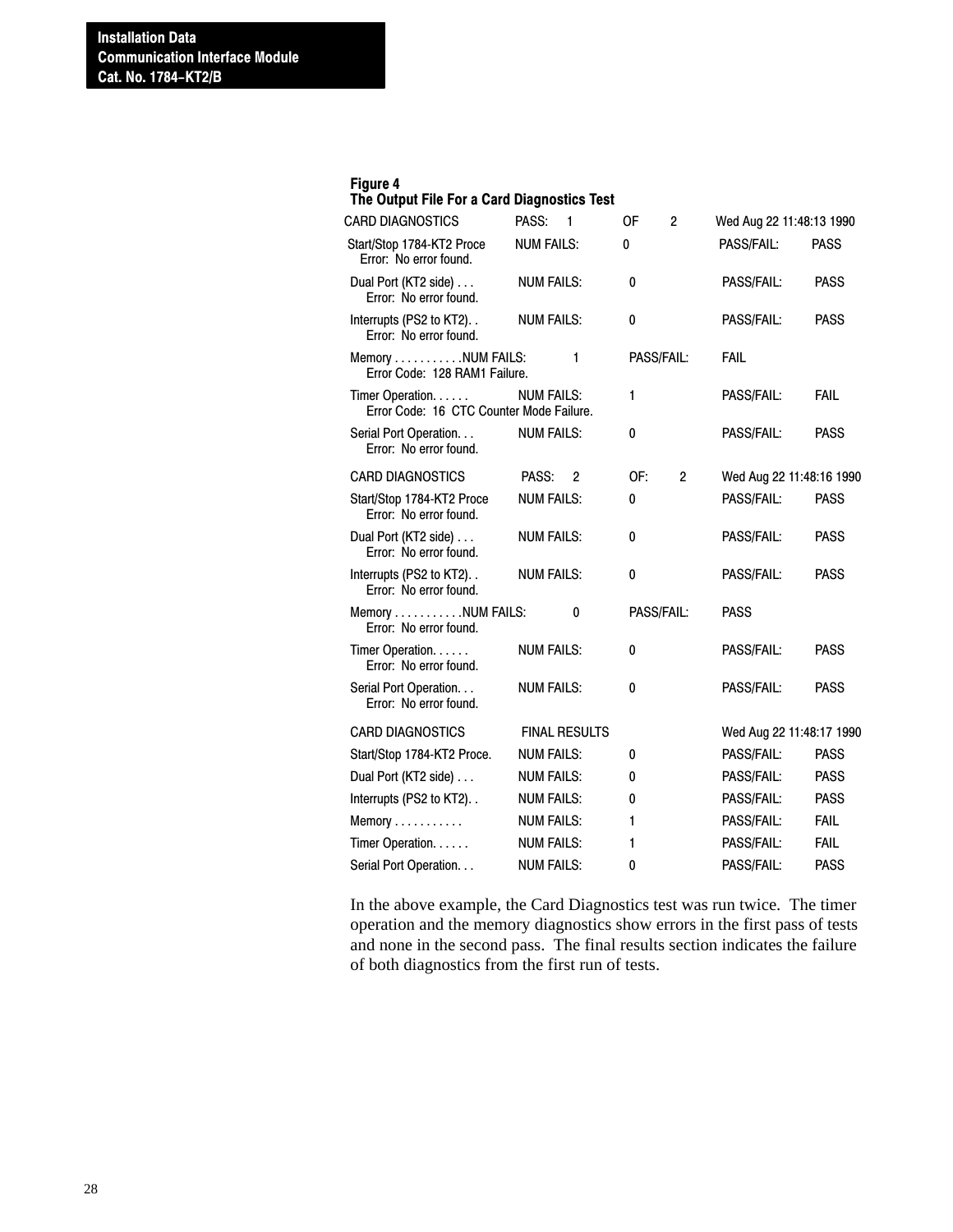#### Building Loopback Connectors

This section shows you how to build the PLC-2 and PLC- 3 loopback connectors required for Off-Line Communications Diagnostics tests. Two loopback tests are performed during an Off-Line Communications test. In a loopback test, you download a program to the 1784-KT2 which:

transmits a packet of data receives the same packet of data verifies that the transmitted and received packets are identical

For more information on loopback tests, see the section entitled "The Off-Line Communications Diagnostics Test."

To build the PLC-2 and PLC-3 loopback connectors, you will need the following items:

Table 6 Required Items for Building a Loopback Connector

| Item:             | <b>Quantity:</b> | <b>AMP Part No.:</b> |
|-------------------|------------------|----------------------|
| Connector housing |                  | 748367-1             |
| Contact pins      | 16               | 748333-4             |
| Hand-crimp tool   |                  | 90430-1              |
| 22-28 AWG wire    |                  | (none)               |

**Important:** To ensure correct and reliable assembly, use the hand-crimp tool with the AMP part number listed above.

Also, the maximum insulation diameter for each wire is 0.04".

To build the PLC-2 and PLC-3 loopback connectors, follow the steps below:

- **1.** Cut eight 3-inch sections of wire.
- **2.** Strip 0.2" of insulation off each end of wire.
- **3.** Using the crimp tool, crimp the contact pins onto each end of wire.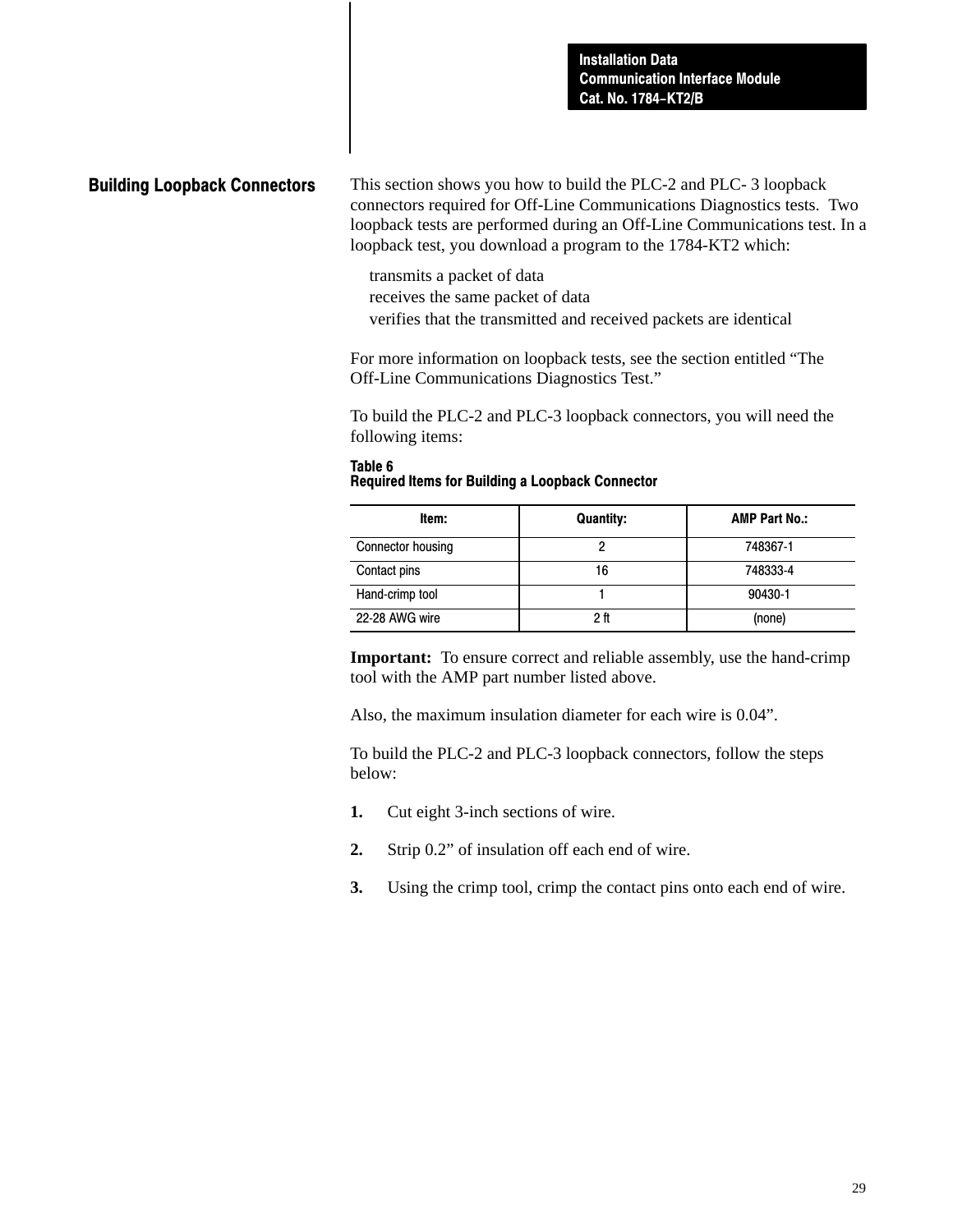**4.** Insert 5 of the wires into the back of a connector housing according to the following PLC-2 wire-assembly diagram. Label this connector PLC- 2.



**5.** Insert 3 of the wires into the back of the remaining connector housing according to the PLC-3 wire-assembly diagram shown below. Label this connector PLC-3.